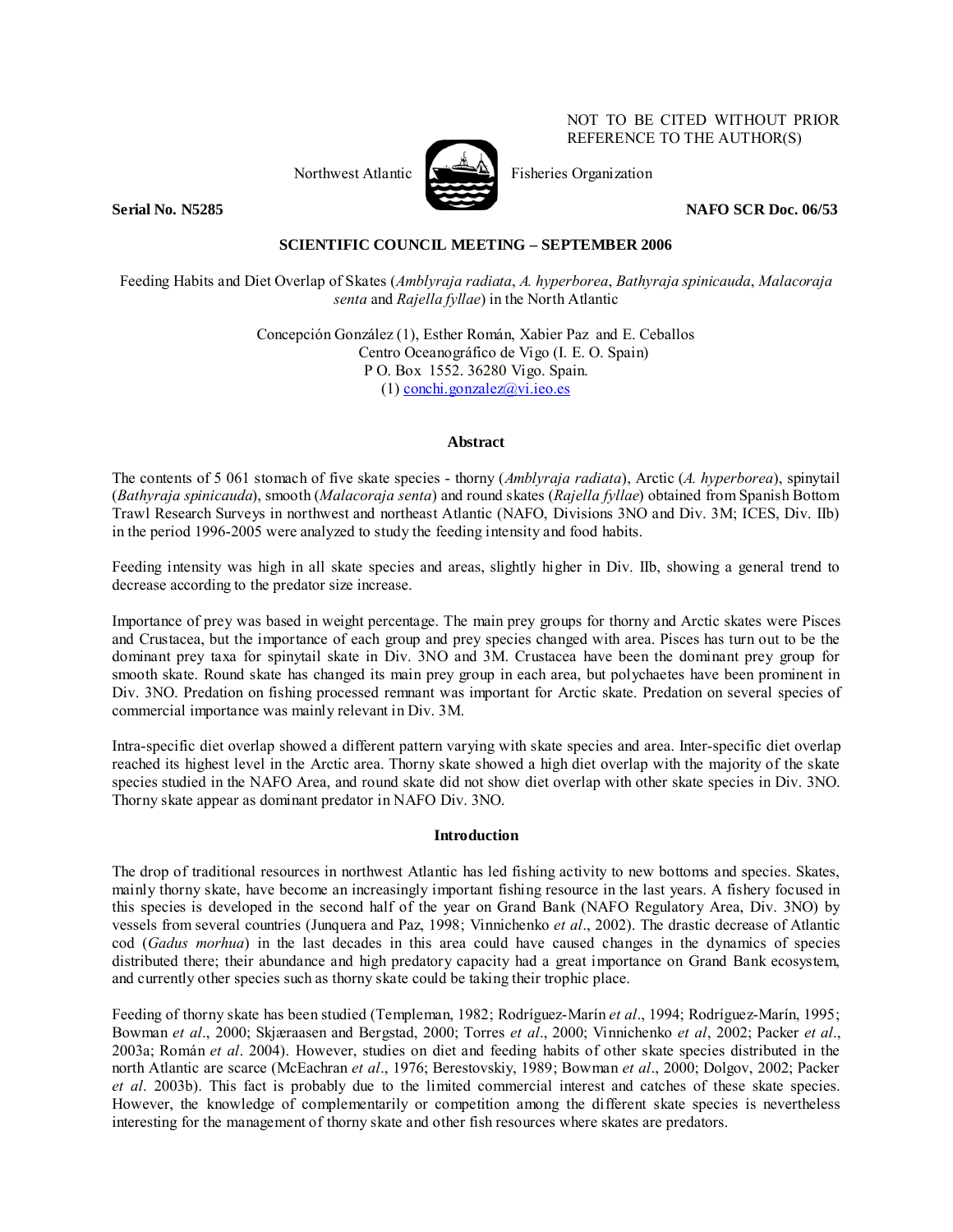Diet study of five skate species distributed on both sides of north Atlantic is presented: thorny (*A. radiata*), Arctic (*A. hyperborea*), spinytail (*B. spinicauda*), smooth (*M. senta*) and round skates (*R. fyllae*). Spatial and size range variation in food habits was examined. Intra-specific and inter-specific diet overlaps in each area were analyzed.

Four of these skate species are distributed in both sides of the north Atlantic. Thorny skate, in the northwestern Atlantic, ranges from western Greenland, Daves Straits, Hudson straits, Hudson Bay and Labrador to South Carolina. In the northeastern Atlantic, it ranges from Iceland, eastern Greenland, Barents Sea and off the coast of Spitzbergen to the English Channel and the southwestern coasts of Ireland and England, and from the White Sea and Barents Sea to the North Sea, Dutch coast, and western part of Baltic. And in the eastern South Atlantic it is found off South Africa (Packer *et al*., 2003a). Arctic or northern skate is distributed in the northwest Atlantic: Davis Strait between southwestern Greenland and Canada. In the northeast Atlantic: Spitsbergen to the Greenland-Iceland-Faroe-Shetland Ridge to northern Norway. Spinytail skate occurs in the western Atlantic in the Greenland side of Davis Strait and off the east coast of Newfoundland, Canada to off Georges Bank. In the eastern Atlantic: Barents Sea, Norway, Iceland-Faroes-Shetland Rise and eastern Greenland. Round skate is distributed in northeast Atlantic from Spitsbergen to southern Norway, southern Greenland, Iceland, Faeroe Islands to Shetlands, western coasts of British Isles and Bay of Biscay; and in the northwest Atlantic it occurs from Greenland to Nova Scotia. Smooth skate occurs in northwest Atlantic. It is boreal species whose center of abundance is in the Gulf of Maine, but it occurs along the north Atlantic coast from the Gulf of St. Lawrence and Labrador Shelf to South Caroline (Packer *et al*., 2003b).

### **Material and Methods**

Individuals sampled were taken in the NAFO Area Div. 3NO by the Spanish Bottom Trawl Research Survey *Platuxa* 2002-2005 in spring (González Troncoso *et al*., 2006a), the UE Survey *Flemish Cap* 1996-2005 in Div. 3M in summer (González Troncoso *et al.*, 2006b), and in ICES Area Div. IIb by the Spanish Bottom Trawl Research Survey *Fletán Ártico* 2004-2005 in autumn (Paz *et al.,* 2006) (Fig. 1). Stomach contents of 5 061 individuals of five skate species distributed in north Atlantic were analyzed: 4 120 of thorny skate, 568 of Arctic skate, 181 of spinytail skate*,* 86 of smooth skate and 106 of round skate (Table 1). The depth range (m), median, percentiles, extreme values and outliers of the samples carried out for each species and area are shown in Fig. 2.

Sampling was performed randomly and was stratified by predator size range. Size groups of 10 cm were established (0-9, 10-19, 20-29, 30-39, 40-49, 50-59, 60-69, 70-79, 80-89, 90-99, 100-109 and ≥110 cm ). Stomach contents were analyzed on board. Fish whose stomach were everted or contained prey ingested in the fishing gear were discarded. Specimens that presented total or partial regurgitation were taken into account to estimate the emptiness index.

Data collected for each predator were: total length (TL) to the nearest lower cm; volume of stomach content quantified in c.c. using a trophometer (Olaso, 1990); percentage of each prey in the total volume, and digestion stage and number of each prey. Prey were identified to the lowest possible taxonomic level.

#### **Data analysis**

Feeding intensity was evaluated using the Feeding Intensity Index (*FI*): percentage of individuals with stomach content. Differences in feeding intensity by fish size and area were tested by  $\chi^2$ .

$$
FI = (n/N) * 100
$$

 *n* was the individual number with stomach content  *N* was the total individual number sampled

The importance of each prey taxa in the stomach contents was evaluated using the weight percentage of each prey item of the total weight of stomach contents by each size range  $(W_{pi})$ . Thus, we can analyze the preference of predators according to size (Hansson, MS, 1980; Hyslop, 1980; Amezaga, 1988; Cortés, 1997). These measures reflect dietary nutritional value (Macdonald and Green*,* 1983).

$$
W_{pi} = w_{pi} / W_{ti} * 100
$$

 $w_{pi}$  was the weight (g) of the prey item *p* in the size range *i*.

 $W_{ti}$  was the weight (g) of total prey in the size range *i*.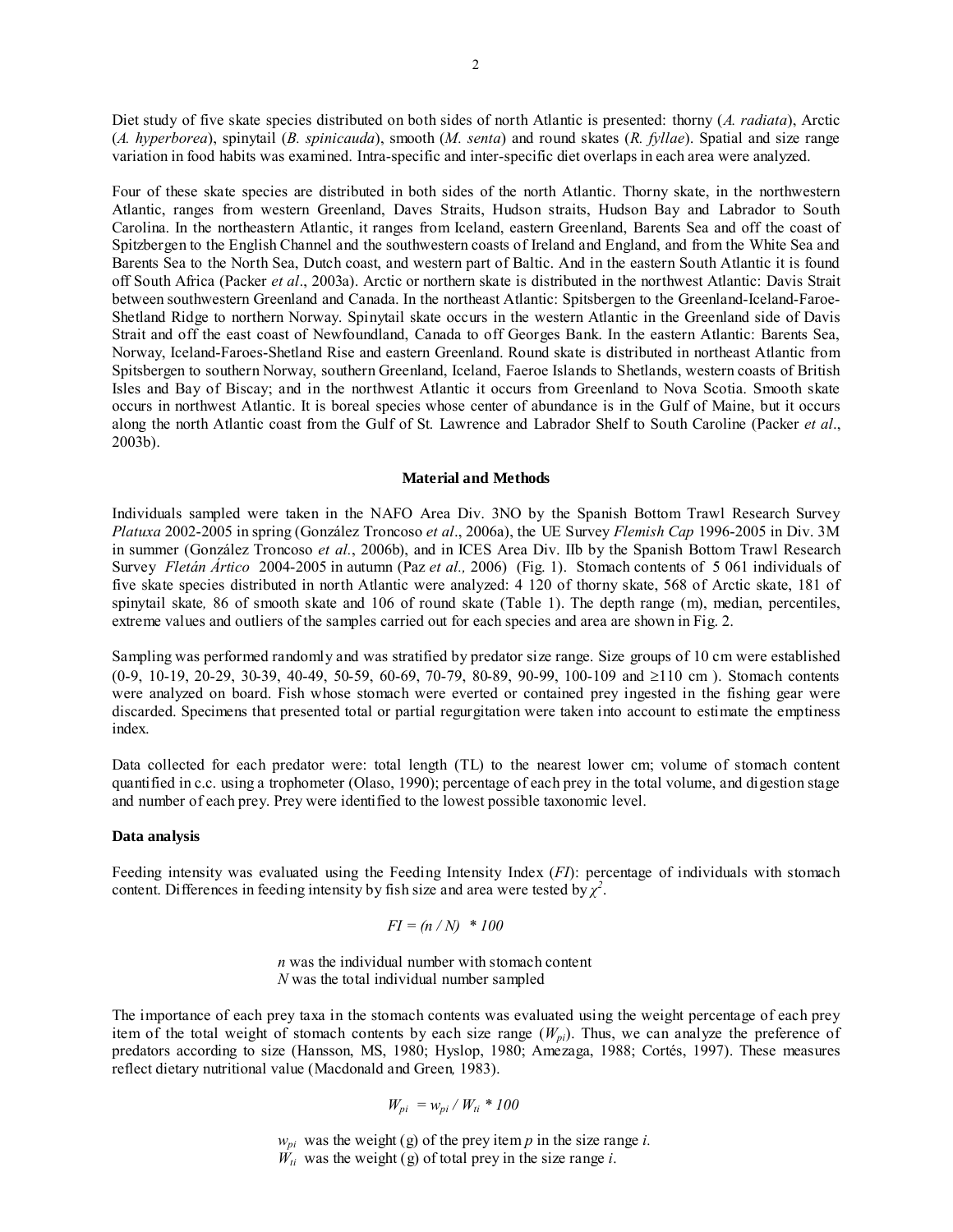The degree of diet overlap was measured using the Simplified Morisita's Index (*C<sub>H</sub>*) (Horn, 1966; Krebs, 1989; Hall *et al*., 1990) – based on *%W*. This index is used when resources are expressed as proportions (Caillet and Barry, 1979; Cortés, 1997). This index, with quantitative measures, is not influenced by the food category number considered.  $C_H$  vary between 0 (no categories in common) and 1 (identical categories). Overlap is generally considered to be biological significant when the value exceeds 0.60 (Zaret and Rand, 1971; Wallace, 1981). We used  $C_H$  to measure the diet overlap inter-specific and among size classes in each area. Food categories in the diet were considered at the higher taxonomic levels: Pisces, Crustacea, Mollusca (Gastropoda, Bivalvia and Cephalopoda), Echinodermata (Asteroidea, Echinoidea, Ophiuroidea); *"Other Groups"* (Annelida, Anthozoa, Cnidaria, Ctenophora, Scyphozoa); Other Prey (offal, eggs, vitellus, unidentified/digested prey) (Bowman *et al.,* 2000).

$$
C_H = \frac{2 \sum p_{ij}^* p_{ik}}{\sum p_{ij}^2 + \sum p_{ik}^2}
$$

*CH* was the Simplified Morisita´s Index.

*j, k* was the predator groups (size classes or area).

p*ij* was the proportion of food category *i* in the diet of predator *j.*

p*ik* was the proportion of food category *i* in the diet of predator *k.*

 $(i = 1,2,3,...n)$  was the number of food category.

### **Results**

These five skate species presented a very high feeding intensity index, more than 70%, in the three studied geographical areas, being slightly higher in Div. IIb and 3M (Table 2).

#### **Thorny skate (***Amblyraja radiata***)**

**Feeding Intensity**. The feeding intensity was high ( $FI = 84\%$ ), but significantly different among three areas ( $\chi^2_{(2)}$  = 148.01 *p*<0.000). The highest FI was in Div. IIb (93%) and the lowest in Div. 3NO (79%). *FI* value was slightly higher in females in these three areas (Table 2).

This index presented high values in all size ranges with a general trend to decrease slightly when predator size increased and significantly different among size ranges in Div. 3NO and 3M ( $\chi^2$ <sub>(8)</sub> = 50.49 *p* ≤0.000,  $\chi^2$ <sub>(7)</sub> = 14.87 *p* ≤0.05, respectively). An opposite trend was observed in Div. IIb (Table 3).

**Food habits.** This species showed a wide prey spectrum in Div. 3M and 3NO (90 and 83 different items) and less wide spectrum in Div. IIb (35 different prey), but most of prey with a low percentage in weight. The main prey groups were Pisces and Crustacea. Predation on fish and molluscs increased with predator size, whereas Crustacea and *Other Groups* decreased (Fig. 3). In Div. 3NO, Pisces and Crustacea highlighted (58 and 34%, respectively) due to predation on northern sand lance (*Ammodytes dubius*) (43%) and snow crab (*Chionocetes opilio*) (23%). In Div. 3M, Pisces and Crustacea reached 30 and 56%, respectively, being prominent the predation on redfish (*Sebastes* sp.) (7%) and northern shrimp (*Pandalus borealis*) (43%). In Div. IIb, Pisces (44%), Crustacea (28%), followed by Mollusca (21%) were again important prey groups. By species the predation on Greenland halibut (*Reinhardtius hippoglossoides*) (9%), blue ling (*Micromesistius poutassou*) (8%), northern shrimp (9%) and *Bathypolypus arcticus* (9%) were important. Thorny skate ate on offal (fishing processed remnant) on Grand Bank and Svalbard area (Table 4).

**Diet overlap.** In Div. 3M, diet overlap had high values in all size range; however in Div. 3NO the change in diet was observed in individuals <30 cm with a similar diet and high diet overlap among sizes class >30. In Div. IIb, except individuals <20 cm, all the individuals showed a diet overlap, with high values in consecutive size ranges (Table 5).

#### **Arctic skate (***Amblyraja hyperborea***)**

**Feeding Intensity**. *FI* total value for Arctic or northern skate was high (87%) (Table 2). Feeding intensity was significantly different among size ranges in Div. 3NO ( $\chi^2$  ( $\eta$ ) = 20.86  $p$  <0.05) and in Div. 3M ( $\chi^2$ <sub>(10)</sub> = 23.10  $p \le 0.01$ ) with a decrease trend with size (Table 3).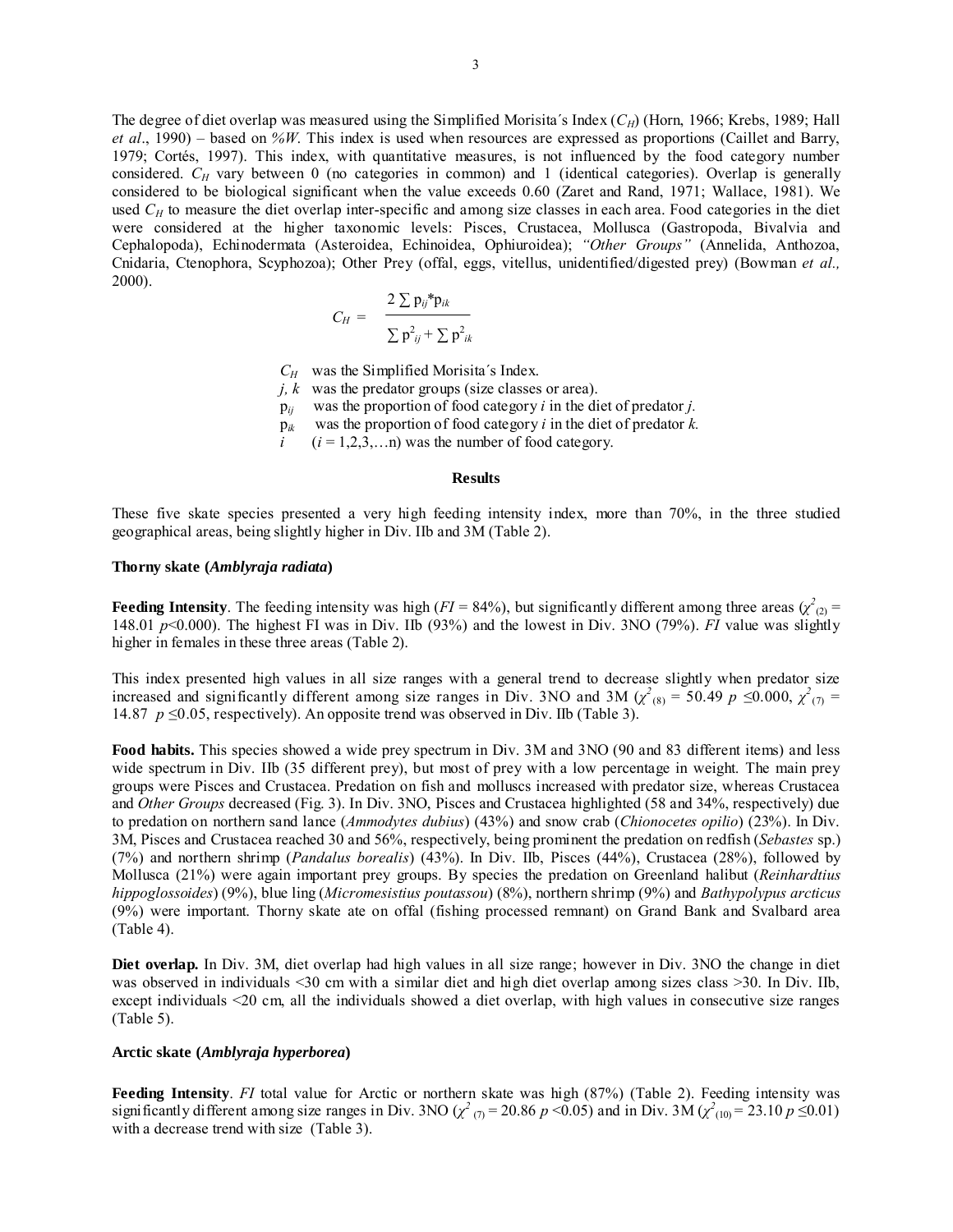**Food habits**. Arctic skate showed a smaller prey number than thorny skate (29, 39 and 31 items in Div. 3NO, 3M and IIb, respectively), mainly on the group of Pisces. The main prey groups on the Grand Bank were Pisces and Crustacea (43 and 25%, respectively), highlighting redfish (13%), small crustaceans (euphausids, mysids and hyperiids) and crustacean Natantia. On the Flemish Cap, Pisces was the main food component (67%) with roughhead grenadier (*Macrourus berglax*) (32%). In Div. IIb, feeding based on fish increased (82%) with haddock (*Melanogrammus aeglefinus*) (12%) and blue ling (11%). Offal consumption was remarkable in the three areas, mainly in Div. 3NO (23%) (Table 4). Predation on fish increased with size, being especially clear in Div. IIb, where individuals ≥20 cm started feeding on this group. Individuals <40 cm fed mainly on polychaetes in Division 3M, and on small crustaceans and polychaetes in Divisions 3NO (Fig. 3).

**Diet overlap**. Similarity in diet showed three size groups in Div. IIb, individuals <20 cm, those between 20-29 cm, and the diet overlap occurring in all sizes  $\geq$ 30 cm with values  $\geq$ 0.95. In the other two areas several different groups were observed. These groups had a more irregular pattern and some size range that did not overlap the following size range; diets of individuals  $\geq 60$  cm overlapped with  $C_H$  values between 0.60 and 1 (Table 5).

### **Spinytail skate (***Bathyraja spinicauda***)**

**Feeding Intensity**. Feeding intensity was high (87%) and significantly different among the three divisions ( $\chi^2_{(2)}$  = 15.13  $p \le 0.001$ ). The highest value was in Div. IIb (94%) and the lowest in Div. 3NO (70%). By sex, the index was slightly lower in females on Grand Bank (Table 2).

**Food habits**. Prey spectrum was lower than in the former two species (21 types of prey in Div. 3NO, 37 in Div. 3M and 19 in Div. IIb). Echinoderms were not part of its diet. On the Grand Bank, the main prey group was Pisces (90%), mainly redfish (28%), roughhead grenadier (20%) and Greenland halibut (19%). On the Flemish Cap, this species ate on Pisces and Crustacea (75 and 18%, respectively), with redfish (43%) and northern shrimp (14%) as principal species. In Arctic area, these groups were also the main diet components (Crustacea, 53% and Pisces, 42%), being small crustaceans an important prey, mainly gammaridean amphipods (23%) (Table 4). Consumption of crustaceans was observed in small individuals in all areas, but the size range with this diet was different. Predation on fishes had an increase trend with predator size gradually in Div. 3M and IIb, however this group was the most important prey in individuals ≥60cm in Div. 3NO (Fig. 4).

**Diet overlap**. Similarity in diet showed four different size groups in Div. 3NO; individuals <20 cm, between 30-49 cm, 50-59 cm and individuals ≥60 cm; diet overlap occurred only in the latter groups with values ≥0.98. In Div. 3M, diet overlap was observed in consecutive sizes in individuals between 30-59 cm and among all size ranges ≥60 cm with  $C_H$  values between 0.64 and 1. Individuals <20 cm also showed a different diet in this division. In Div. IIb the diet overlap occurred in almost every size range sampled (20-59 cm) with values  $C_H$  >0.9 between consecutive size ranges and this value decreased when comparing widely separated size ranges (Table 6).

### **Smooth skate (***Malacoraja senta***)**

**Feeding Intensity**. The number of smooth skate specimens sampled was small. Feeding intensity was high (97%) (Tables 2 and 3). Differences in the results by sex and size are not conclusive due to the low size of the sampled obtained.

**Food habits**. Prey spectrum decreased in relation to the previous species, with 22 and 19 different types in Div. 3NO and 3M, respectively. Crustacea was the most important prey group, and this species did not showed predation on either molluscs or echinoderms. On Grand Bank, crustaceans reached 72%, feeding on small crustaceans (gammaridean amphipods, 9%) and big crustaceans (snow crab, 23%). On Flemish Cap, the crustacean predation (97%) was mainly northern shrimp (57%) (Table 4). Consumption on crustaceans was observed in individuals of all sizes, whereas consumption on fish occurred in individuals of medium sizes on Grand Bank (Fig. 4).

**Diet overlap**. This measure was irregular and had no pattern in Div. 3NO; however, diet overlap reached maximum values  $(C_H = 1)$  among all individuals in Div. 3M (Table 7).

# **Round skate (***Rajella fyllae***)**

Feeding Intensity. Feeding Intensity was high (91%), slightly low in females than males (Table 2). Differences among sex and size are not conclusive in this species due to the small sample obtained.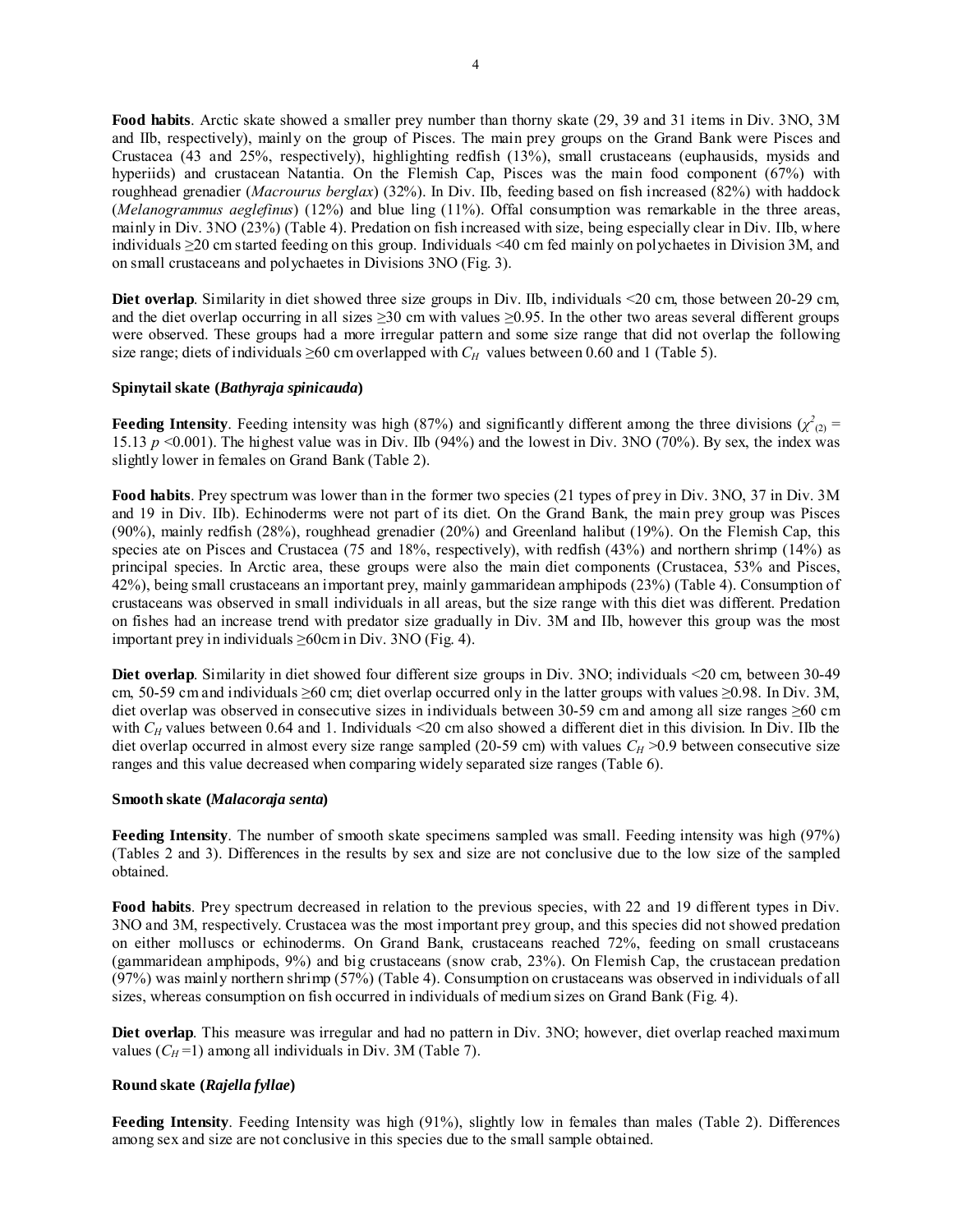Food habits. Round skate was the species with the smallest prey spectrum (12, 13 and 5 different items in Div. 3NO, 3M and IIb, respectively). Its diet showed neither echinoderms nor molluscs, as it happened with *M. senta*. Main prey group varied with geographical area. On the Grand Bank the most important prey were polychaetes (80%). Consumption of polychaetes occurred in all size ranges, and crustaceans were found in medium sizes. On the Flemish Cap, this species preyed on polychaetes (44%) and crustaceans (42%). The main crustaceans were northern shrimp (15%) and euphausids (10%). By size, small individuals preyed on crustaceans, individuals of medium sizes ate on polychaetes, and big individuals ate crustaceans and fish. However in Svalbard area, fish showed a greater importance in the diet (39%), followed by small crustaceans (gammaridean amphipods, 29%); polychaetes had little importance (Table 4 and Fig. 4).

**Diet overlap**. This species showed a high diet overlap ( $C_H \ge 0.96$ ) among all size ranges in Div. 3NO. In Div. 3M, this feature showed two size groups, individuals <20 and individuals  $\geq$ 20 cm (Table 7).

### **Inter-specific diet overlaps in each area**

On Grand Bank, thorny skate showed a high diet overlap with Arctic skate. These two species had a lower overlap with spynitail and smooth skates. No diet overlap of *R. fyllae* was found with other skate species.

On Flemish Cap, *A. radiata* showed diet overlap with all skate species, but with lower values than the ones showed on Grand Bank; with regard to the other skate species we could only find a high diet overlap between *A. hyperborea* and *B. spinicauda*, and slightly overlap between *M. senta* and *R. fyllae*.

The four skate species distributed in Arctic area showed diet overlap among all of them (Table 8).

# **Predation on commercial species**

Predation on commercial species was 29% in Div. 3NO, 56% in Div. 3M and 33% in Div. IIb according to the total stomach contents of the five skate species studied here (Table 9).

The most important prey of the commercial species on Flemish Cap were northern shrimp (*P. borealis*) and redfish (*Sebastes* sp., *S. mentella*, *S. marinus*); and haddock (*M. aeglefinus*) and blue ling (*M. poutassou*) in Svalbard area. On Grand Bank, snow crab and redfish were the most frequently prey of commercial interest preyed. In this area, the incidence on commercial species was less important, but it affects a greater number of species, such as wolffishes (*Anarhichas lupus*, *A. minor*, *A. denticulatus*), roughhead grenadier (*M. berglax*), Greenland halibut (*R. hippoglossoides*), American plaice (*Hipoglossoides platessoides*), witch flounder (*Glyptocephalus cynoglossus*) and skates.

### **Discussion**

The results obtained confirm some known aspects about the skate feeding habits. The five studied skate species showed a high feeding intensity in the three geographic areas, which has already been reported by other studies (Torres *et al*., 2000; Dolgov, 2002; Román *et al*., 2004). This intensity was in some skate species higher in Svalbard area (Div. IIb) and lower in Grand Bank (Div. 3NO). Samples were collected in autumn and spring-summer respectively, while the samples in Flemish Cap (Div. 3M) were carried out in summer. Berestovskiy (1989) observed that thorny skate (*A. radiata*) feeds throughout the year, but a great number of larger skates had empty stomachs in April-May-June when the skates are spawning and the feeding of females was significantly decreasing.

Prey spectrum was significantly higher in thorny skate in NAFO Divisions, possibly because it was sampled in a very wide depth range, from shallow waters to deep waters while in Div. IIb, a lower bathymetric depth range was sampled, never lower than 500 m, and also due to the fact that it is an area with less specific biodiversity. Round skate (*R. fyllae*) was specialist species measuring of the different prey number. All the other skate species, except spinytail skate (*B. spinicauda*), showed a lower variety of prey in the Arctic area.

Size-dependent predation was observed: prey size increased (mainly crustaceans), fish consumption increased, and polychaetes occurrence decreased with increasing predator size.

Feeding studies on thorny skate agree in the wide prey spectrum found in its stomach contents, however most prey are found in low occurrence and only a few prey have relevance (Rodríguez-Marín *et al*., 1994; Vinnichenko *et al*, 2002; Román *et al*., 2004). This skate species is an opportunistic feeder on most abundant and available prey species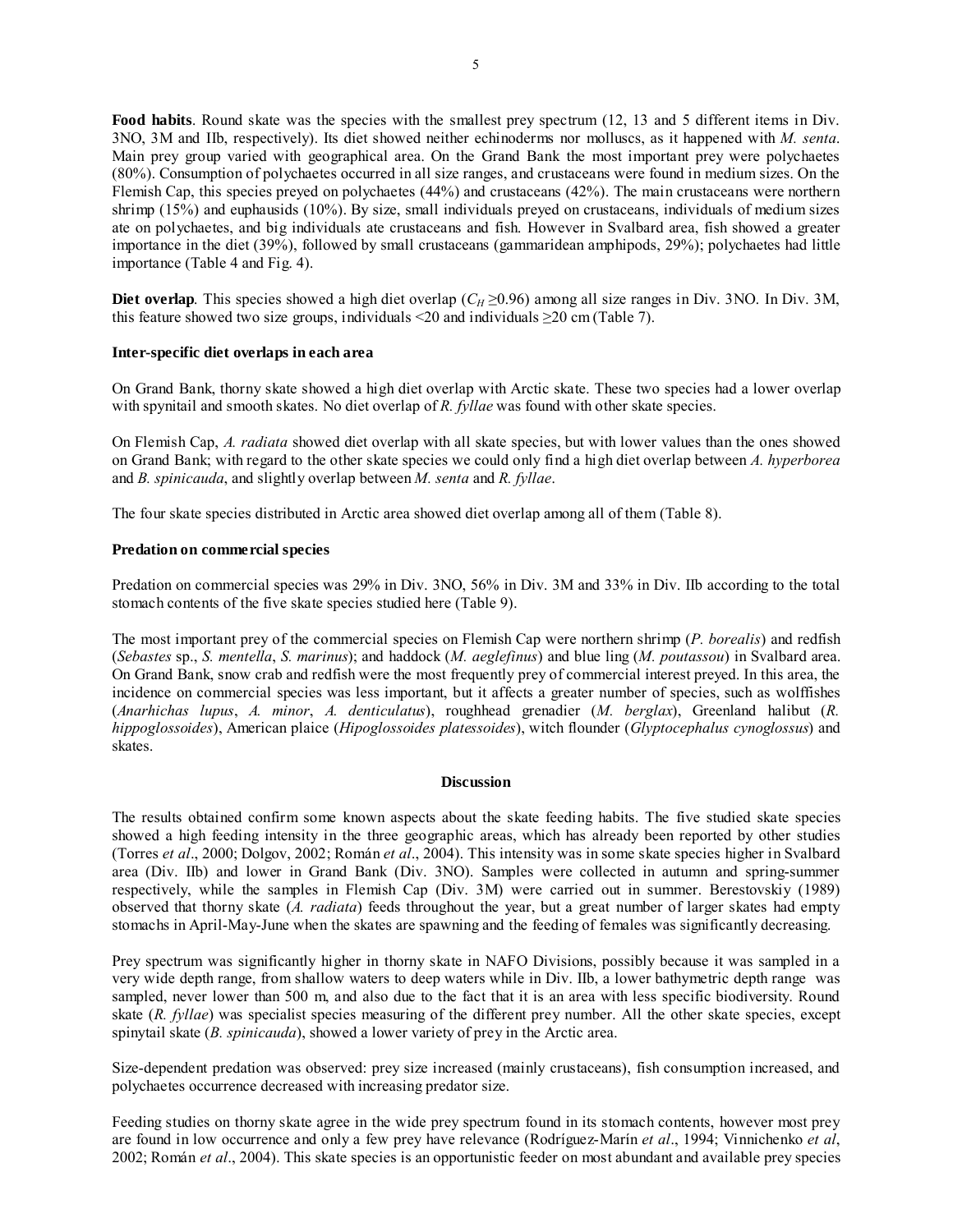in an area (McEachran *et al.*, 1976; Bowman *et al.*, 2000; Packer *et al*., 2003a). This fact explains why fishery waste (offal) is often found in their stomach contents in areas where fishing activity is developed (Templeman, 1982; Walker and Hyslop, 1998; Dolgov, 2002; Packer *et al*., 2003a;). Fishes and crustaceans are the most important prey groups independently of the area studied. The importance of these groups and their species changes according to abundance. There are also ontogenic changes and they are linked to size-dependent bathymetric distribution, as it is shown in the results obtained. Consumption of small food prey (small crustaceans, polychaetes and other prey) decreased and predation on fishes increased when predator size increasing. This changes in diet according to size had already been reported in several studies carried out in different geographic areas such as in North Sea and Skagerrak (Skjæraasen and Bergstad, 2000), Barents Sea (Berestovskiy, 1989; Dolgov, 2002), and north Atlantic (McEachran *et al*., 1976; Templeman, 1982; Rodríguez-Marín *et al*., 1994; Packer *et al*., 2003a; Román *et al*., 2004).

Coincidence in the most important prey in the diet of thorny skate and Atlantic cod (*G. morhua*) is remarkable, particularly in adult individuals, both in Grand Bank and in Flemish Cap. Adult cod diet in Flemish Cap from 1970 to 1988 was mainly shrimp (occurrence percentage between 17% and 39%) and young redfish (occurrence percentage between 11% and 45%) (Konstantinov *et al*., 1985; Albikovskaya and Gerasimova, 1993); redfish (W = 18 to 21%) and hyperiids (W = 59 to 84%) were the most a important prey in the period 1998-93 (Casas and Paz, 1994); hyperiids (Volume = 44 to 16%), redfish (Vol = 16 to 23%) and shrimp (Vol = 25 to 10%) were the main components in the period 1993-2003 (Torres *et al*., 2000; Román *et al*., 2004). Two of these prey were the main components in thorny skate diet in the period 1993-2005, shrimp (Vol = 34 to 38%) and redfish (Vol = 13 to 19%) (Torres *et al*., 2000; Román *et al*., 2004). Similar results were found out in this study.

On Grand Bank, the adult cod diet in the late 1980s and at the beginning of the 1990s was mainly composed of northern sand lance (W = 76%) and capelin (*Mallotus villosus*) ( $\overline{W}$  = 20%) (Paz, 1992). In the last years (2002-2005), the main prey of thorny skate were northern sand lance  $(\hat{W} = 43\%)$  and snow crab *(Chionoecetes opilio)* (W  $= 24\%$ ), and the main components in the cod diet were northern sand lance (W = 40%), capelin (V = 13%) and snow crab (W= 11%). Diet overlap was found between these fish species mainly in the shallow waters, but it was not in all the depth ranges (González *et al*., 2006).

Robichaud *et al*. (1991) studied the differential selection of snow and toad crabs as prey of Atlantic cod and thorny skate in the early 1980s in the northwestern coast of Cape Breton Island. Their results showed that predation on toad crab was similar for both predators; however consumption of snow crab was greatly higher by thorny skate being the abundance of this prey much higher than toad crab abundance. This fact showed that thorny skate is a more opportunistic predator.

Arctic skate (*A. hyperborea*) fed mainly on Pisces in the three areas, and often fed on offal. Spinytail skate was also a piscivorous species. However contrary to Arctic skate, it fed less on Pisces in Svalbard area, where crustaceans were more important in its diet, possibly because individuals caught and sampled were smaller size than the ones sampled in other areas, and diet of small sizes in the three areas of study was mainly composed of crustaceans. Dolgov (2002) reached similar results about Artic skate in his study carried out in the area of Barents Sea, but spinytail skate in such study showed a diet mainly based on fishes.

The round skate diet (*R. fyllae*) changes with reference to the latter skate species. This species fed mainly on crustaceans and polychaetes. These results confirm that this species is benthophage (Berestovskiy, 1989; Dolgov, 2002). Smooth skate (*M. senta*) was a crustacean feeder, and this fact agrees with other studies carried out about this species and showing that its diet is limited to epifaunal crustaceans, with shifts from amphipods and mysids to decapods and euphausids related to the predator size, and showing small geographical changes (McEachran *et al.,* 1976; Packer *et al.,* 2003b).

Intra-specific diet overlap in the different size ranges changed with area; in some cases occurred in almost every size, for example in thorny and smooth skates in Div. 3M, round skate in Div. 3NO, and spinytail skate en Div. IIb. In other cases, three (small, medium and large) or even four different size groups were found; this behavior was more common in Arctic and spinytail skates. Thorny skate showed two different groups in the Svalbard area (very small individuals, and the rest of the sizes). This fact showed slight differences in connection with results obtained in the North Sea and Skagerrak, where little diet overlap was found among juveniles, adolescents and adults (Skjæraasen and Bergstad, 2000). These results could be influenced by the bathymetric range sample in each skate species and area. Regarding the inter-specific overlap, we can observe that the feeding of all these skate species overlaps in Div. IIb, where the sampled individuals come from a lower depth range and similar mean depth. In NAFO Area, a greater feeding link between Arctic and thorny skate was found, and the same happened between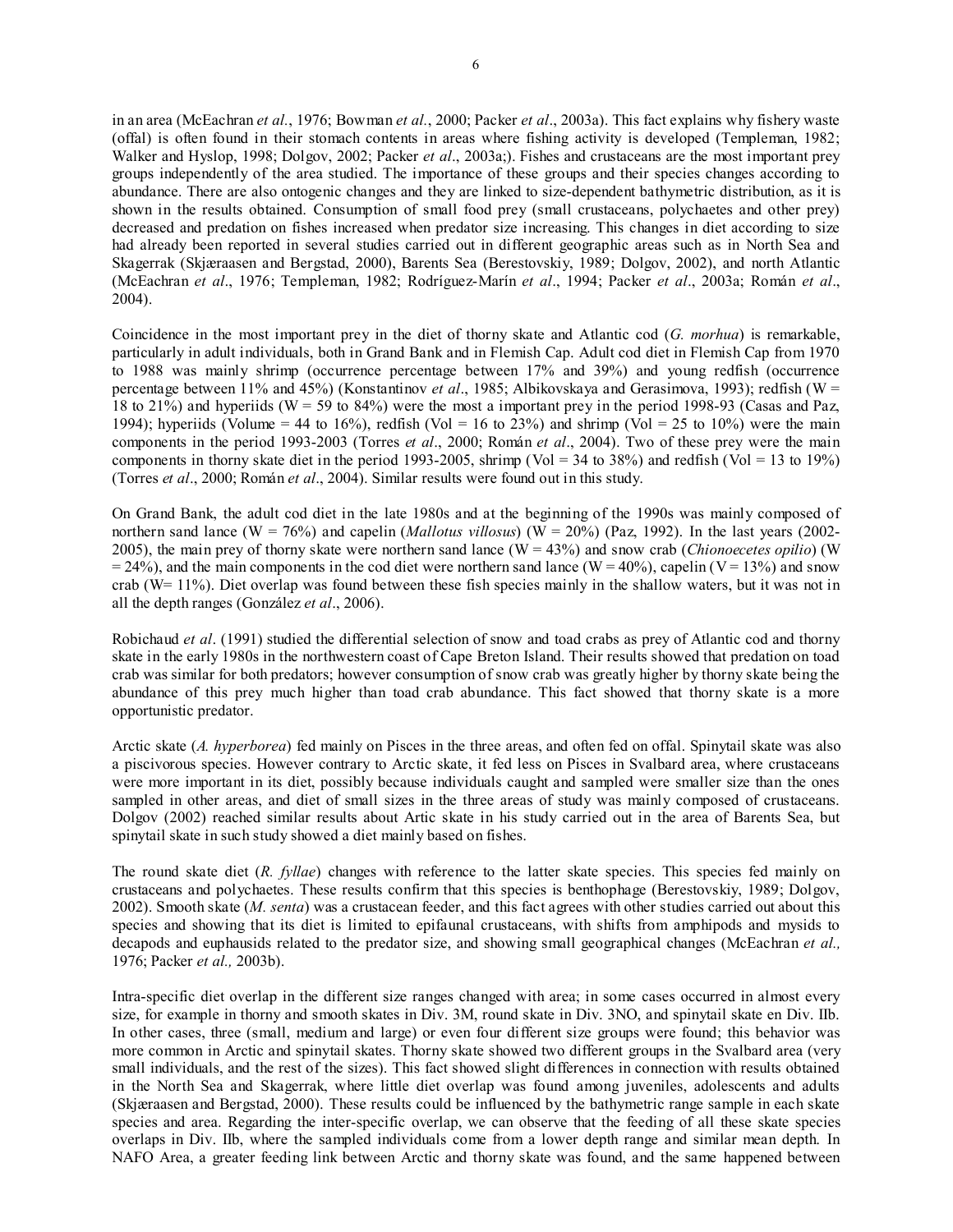Arctic and spinytail skates. Thorny skate showed a high inter-specific diet overlap in all areas. This fact along with its wide bathymetric distribution shows its great capacity for adaptation.

Competition about food in sympatric species which feed on the same big taxa often shows that predator effort is targeted towards different species. This fact was observed in the diets of thorny and smooth skates, which at low taxonomic level, were significantly different (McEachran, 1976). Similar results are shown here: thorny skate had a more diversified diet than smooth skate, both in number of prey species and in habitats. Thorny skate preyed both infauna (polychaetes), crustaceans (snow crab) and fish (northern sand lance) and smooth skate fed mostly on crustaceans (decapod natantia and snow crab) and fish (capelin) (Table 4). Similar behavior can be noticed among the other species.

Thorny skate is remarkable for its capacity for spatial adaptation (geographic and bathymetric distribution). Walker and Hyslop (1998) stated that the changes observed in the specific composition of skates in some areas in the North Sea showed that the species with the lowest length and/or age maturity (i.e. thorny skate) were dominant; this species was the least sensitive to changes in parameters such as fecundity and age at maturity, and fishing exploitation. Results on food and feeding could support that thorny skate could be taking today a similar ecological role played by cod in the shallow area of the Grand Bank as dominant predator.

#### **Acknowledgements**

This work was possible with the support of the agreement between the Secretaría General de Pesca Marítima (SGPM - Spain) and the Instituto Español de Oceanografía (IEO - Spain). The authors would like to thank the participant scientific staff in the survey.

#### **References**

- Albikovskaya, L. K.; and O. V. Gerasimova. 1993. Food and Feeding of Cod (*Gadus morhua* L.) and Beaked Redfish (*Sebastes mentella* Travin) on Flemish Cap. *NAFO Sci. Coun. Studies*, **19**: 31-39.
- Amezaga, R. 1988. Análisis de los Contenidos Estomacales en Peces. Revisión Bibliográfica de los Objetivos y Metodología. *Inf. Tec. Ins. Esp. Oceanogr*., **63**:74p.
- Berestovskiy, E. G. 1989. Feeding in the Skates, *Raja radiata* and *Raja fyllae*, in the Barents and Norwegian Seas. *J. Ichthyol.* **29**:88-96.
- Bowman, R. E., C. E. Stillwell; W. L. Michaels; and M. D. Grosslein. 2000. Food of Northwest Altlantic Fishes and Two Common Species of Squid. *NOAA Tech. Memo.* NMFS-NE-155.
- Caillet , G. M.; and J. P. Barry. 1979. Comparison of Food Array Overlap Measures Useful in Fish Feeding Habit Analysis. *In* Fish Food Habits Studies: Proceedings of the 2<sup>nd</sup> Pacific Northwest Technical Workshop. *Edited by* S.J. Lipovsky and C.A. Simenstad. Washington Sea Grant publication. Washington Sea Grant Program, University of Washington, Seatle, Wash. p 67-79.
- Casas, J. M.; and J. Paz. 1994. Diet of Flemish Cap Cod with Particular Reference to Predation on Redfish: 1998-93. *NAFO SCR Doc.* 94/24 Serial No. N2390.
- Cortés, E. 1997. A Critical Review of Methods of Studying Fish Feeding Based on Analysis of Stomach Contents: Application to Elasmobranch Fishes. *Can. J. Fish. Aquat. Sci.*, **54**: 726-738.
- Dolgov, A. V. 2002. Feeding and Food Consumption by the Barents Sea Skates. *NAFO SCR Doc*. 02/93, Serial No. N4714.
- González, C.; X. Paz; E. Román; and M. Hermida. 2006. Feeding of Fish Species Distributed on the Grand Bank (NAFO Divisions 3NO, 2002-2005). *NAFO SCR Doc.* 06/31 Serial No. N5251.
- González-Troncoso, D; E. Román; and X. Paz. 2006a. Results for Greenland Halibut and American Plaice of the Spanish Survey in NAFO Divisions 3NO: Biomass, Length Distribution and Age Distribution for the Period 1997-2005. *NAFO SCR Doc.* 06/12, Serial No. N5227.
- González-Troncoso, D; J. M. Casas; and F. Saborido-Rey. 2006b. Results from Bottom Trawl Survey on Flemish Cap of July-August 2005. *NAFO SCR Doc.* 06/16, Serial No. N5231
- Hall, S. J.; D. Raffaelli; D. J. Basford; M. R. Robertson; and R. Fryer. 1990. The Feeding Relationships of the Larger Fish Species in a Scottish Sea Loch. *J. Fish Biol*., **37**: 775-791.
- Hansson, S. MS 1980. An Evaluation of Different Methods for the Determination of Food Composition of Fish. *ICES C.M. Doc.*, No. F:28, 14p.
- Horn, H. S. 1966. Measurement of "Overlap" in Comparative Ecological Studies. *Am. Nat.*, **100**: 419-424.
- Hyslop, E. J. 1980. Stomach Contents Analysis- a Review of Methods and their Application. *J. Fish. Biol*., **17**: 411- 429.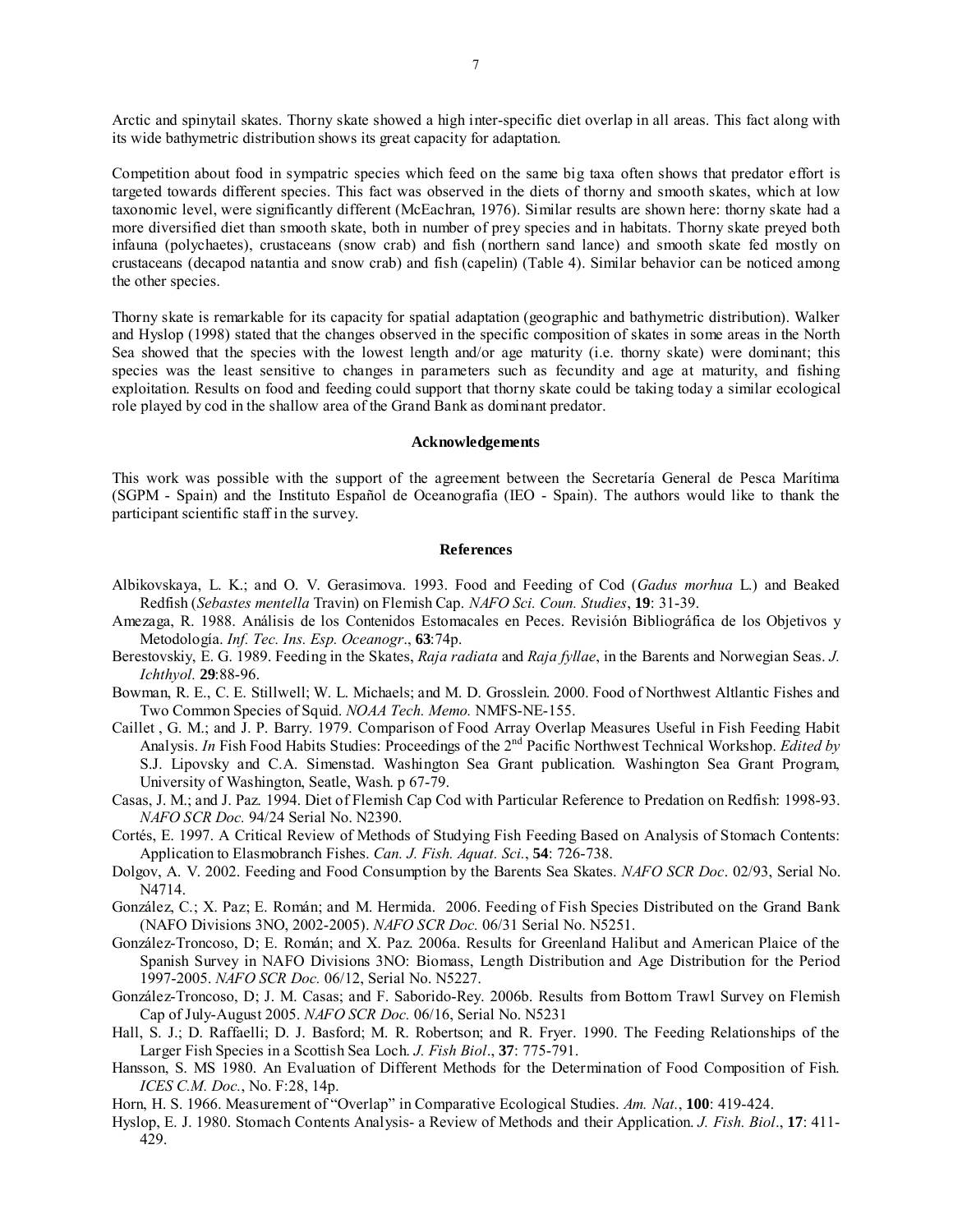- Junquera, S; and X. Paz. 1998. Non-traditional Resources: Skate Fishery and Survey Results in Divisions 3NO. *NAFO SCR Doc*., No.26, 6 p.
- Krebs, C. J. 1989. Ecological Methodology. *HarperCollinsPublishers*, New York, NY, 654 p.
- Konstantinov, K. G.; T. N. Turuk; and N. A. Plekhanova. 1985. Food Links of Some Fishes and Invertebrates on Flemish Cap. *NAFO Sci. Coun. Studies*, **8**: 39-48
- Macdonald, J. S.; and R. H. Green. 1983. Redundancy of Variables Used to Describe Importance of Prey Species in Fish Diets. *Can. J. Fish. Aquat. Sci*., **40**: 635-637.
- McEachran, J. D.; D. F. Boeschand; and J. A. Musick. 1976. Food Division within Two Sympatric Species-Pairs of Skates (Pisces: Rajidae). *Marine Biology*, **35**:301-317.
- Olaso, I. 1990. Distribución y Abundancia del Megabentos Invertebrado en Fondos de la Plataforma Cantábrica. *Bol. Inst. Esp. Oceanogr. Publ. Esp*. No. **5**, 128 p.
- Packer, D. B.; C. A. Zetlin; and J. L. Vitaliano. 2003a. Essential Fish Habitat Source Document: Thorny Skate, *Amblyraja radiata*, Life History and Habitat Characteristics. *NOAA Technical Memorandum* NMFS-NE-178.
- Packer, D. B.; C. A. Zetlin; and J. L. Vitaliano. 2003b. Essential Fish Habitat Source Document: Smooth Skate, *Malacoraja senta*, Life History and Habitat Characteristics. *NOAA Technical Memorandum* NMFS-NE-177.
- Paz, X. 1992. A Ecoloxía do Bacallau (*Gadus morhua*, Linneo) no Sul do Grande Banco de Terranova, Divisions 3NO da NAFO. Tese de Doutoramento. Universidade de Santiago de Compostela, España.
- Paz, X.; C. González; and E. Román. 2006. Spanish Bottom Trawl Survey *"Fletán Ártico 2005"* in the Slope of Svalbard Area, ICES Division IIb. *ICES Arctic Fisheries Working Group*, 2006, Working Document No. x.
- Robichaud, D. A.; R. W. Einer; and R. F. J. Bailley. 1991. Differential Selection of Crab *Chionoecetes opilio* and *Hyas* spp. As Prey by Sympatric Cod *Gadus morhua* and Thorny Skate *Raja radiata*. *Fish. Bull.* **89**(4): 669- 680.
- Rodríguez-Marín, E. 1995. Feeding Relationships of Demersal Fish in Flemish Cap in Summer, 1993-1994. *NAFO SCR Doc*. 95/104 Serial No. N2627.
- Rodríguez-Marín, E.; A. Punzón; J. Paz; and I. Olaso. 1994. Feeding of Most Abundant Fish Species in Flemish Cap in Summer 1993. *NAFO SCR Doc*. 94/35 Serial No. N2403.
- Román, E.; C. González; E. Ceballos. 2004. Food and Feeding of Most Abundant Fish Species in Flemish Cap. *NAFO SCR Doc.* 04/58 Serial No. N5018.
- Skjæraasen, J. E.; and O. A. Bergstad. 2000. Distribution and Feeding Ecology of *Raja radiata* in the Northeastern North Sea and Skagerrak (Norwegian Deep). *ICES Journal of Marine Science*, **57**:1249-1260.
- Templeman, W. 1982. Stomach Contents of the Thorny Skate, *Raja radiata*, from the Northwest Atlantic. *J. Nortw. Atl. Fish. Sci.* Vol **3**: 123-126.
- Torres, P.; E. Rodríguez-Marín; and I. Loureiro. 2000. Preliminary Results from Feeding Analysis for the Most Abundant Demersal Fishes in Flemish Cap during Summer (1993-2000). *NAFO SCR Doc*. 00/60 Serial No. 4302.
- Vinnichenko, V. I.; V. N. Mashkov; and V. N. Khlivnoy. 2002. Brief Results of Russian Investigations and Fishery for Thorny Skate (*Raja radiata*) in NAFO Regulatory Area in 2000-2001. *NAFO SCR Doc*. 02/11 Serial No. N4612.
- Walker, P. A.; and J. R. G. Hyslop. 1998. Sensitive Skates or Resilient Rays? Spatial and Temporal Shifts in Ray Species Composition in the Central and North-western North Sea Between 1930 and the Present Day. *ICES Journal of Marine Science*, **55**: 392-402.
- Wallace, R. K., Jr. 1981. An Assessment of Diet-overlap Indexes. *Trans. Am. Fish. Soc*. 110:72-76.
- Zaret, T. M.; and A. S. Rand. 1971. Competition in Tropical Stream Fishes: Support for the Competitive Exclusion Principle. *Ecology*, **52**: 336-342.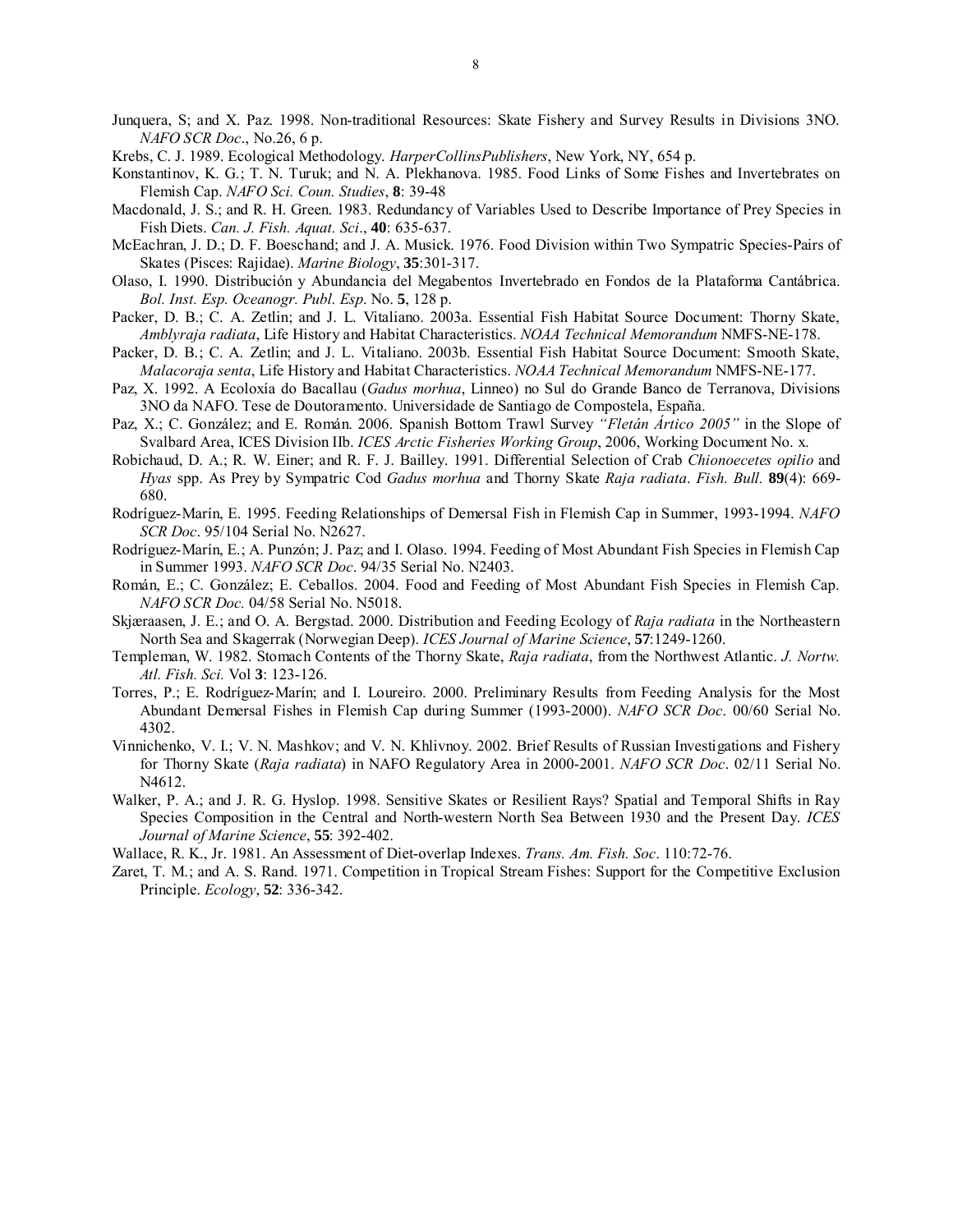Table 1. No. individuals sampled of *A. radiata*, *A. hyperborea*, *B. spinicauda*, *M. senta* and *R. fyllae* by Division and year with minimum and maximum depth of samples and survey (NAFO Div. 3NO in 2002-2005, 3M in 1996-2005, and ICES Div. IIb in 2004-2005).

| <b>Species</b>             | Year    |           | No. individuals |           |                |
|----------------------------|---------|-----------|-----------------|-----------|----------------|
|                            |         | 3NO       | 3M              | Пb        | <b>Total</b>   |
|                            | 1996    |           | 60              |           | 60             |
|                            | 1997    |           | 69              |           | 69             |
|                            | 1998    |           | 68              |           | 68             |
|                            | 1999    |           | 65              |           | 65             |
|                            | 2000    |           | 102             |           | 102            |
| Amblyraja radiata          | 2001    |           | 118             |           | 118            |
|                            | 2002    | 634       | 93              |           | 727            |
|                            | 2003    | 876       | 371             |           | 1 247          |
|                            | 2004    | 570       | 251             | 93        | 914            |
|                            | 2005    | 522       | 146             | 82        | 750            |
|                            | Total   | 2 602     | 1343            | 175       | 4 1 2 0        |
| Depth range (m) of samples |         | 38-1 476  | 83-830          | 543-1310  |                |
|                            | 2002    | 5         | 1               |           | 6              |
| Amblyraja<br>hyperborea    | 2003    | 24        |                 |           | 24             |
|                            | 2004    | 45        | 32              | 150       | 227            |
|                            | $-2005$ |           |                 | 210       | 311            |
|                            | Total   | 115       | 93              | 360       | 568            |
| Depth range (m) of samples |         | 290-1 476 | 493-1438        | 576-1436  |                |
|                            | 2002    | 11        | 11              |           | 22             |
|                            | 2003    | 9         | 30              |           | 39             |
|                            | 2004    | 17        | 26              | 31        | 74             |
| Bathyraja<br>spinicauda    | 2005    |           |                 | $15 - 46$ |                |
|                            | Total   | 47        | 88              | 46        | 181            |
| Depth range (m) of samples |         | 245-1400  | 249-1 651       | 543-954   |                |
|                            | 2002    | 1         | 3               |           | $\overline{4}$ |
|                            | 2003    | 13        | 24              |           | 37             |
|                            | 2004    | 7         | 24              |           | 31             |
| Malacoraja<br>senta        | 2005    |           |                 |           | 14             |
|                            | Total   | 30        | 56              |           | 86             |
| Depth range (m) of samples |         | 88-1 196  | 144-1 257       |           |                |
|                            | 2002    | 7         | 3               |           | 10             |
|                            | 2003    | 9         | 8               |           | 17             |
|                            | 2004    | 25        | 22              | 5         | 52             |
| Rajella fyllae             |         |           |                 |           |                |
|                            | Total   | 62        | 38              | 6         | 106            |
| Depth range (m) of samples |         | 165-1400  | 300-1 412       | 579-699   |                |
| Depth range (m) of survey  |         | 38-1 666  | 83-1 651        | 523-1436  |                |
| <b>Total</b>               |         | 2856      | 1618            | 587       | 5 061          |

Table 2. No. individuals sampled and Feeding Intensity (FI %) by sex and Division (NAFO Div. 3NO in 2002-2005, 3M in 1996-2005, and ICES Div. IIb in 2004-2005).

| <b>Species</b>       | Div                           |          | <b>Males</b> |          | <b>Females</b> | <b>T</b> otal |
|----------------------|-------------------------------|----------|--------------|----------|----------------|---------------|
|                      |                               | No. indv | FI(%)        | No. indv | FI(%)          | $FI$ (%)      |
|                      | 3NO                           | 1 2 3 4  | 77.2         | 1368     | 79.6           | 78.5          |
| Amblyraja radiata    | 3M                            | 714      | 92.3         | 629      | 93.8           | 93.0          |
|                      | Пb                            | 66       | 89.4         | 109      | 95.4           | 93. I         |
|                      | Total                         | 2014     | 83.0         | 2 106    | 84.7           | 83.8          |
|                      | 3 <sub>NO</sub>               | 59       | 83.1         | 56       | 85.7           | 84.3          |
| Amblyraja hyperborea | 3M                            | 46       | 82.6         | 47       | 91.5           | 87.1          |
|                      | Пb                            | 227      | 90.7         | 133      | 83.5           | 88. I         |
|                      | Total                         | 332      | 88.3         | 236      | 85.6           | 87.1          |
|                      | 3NO                           | 21       | 76.2         | 26       | 65.4           | 70.2          |
| Bathyraja spinicauda | 3M                            | 39       | 92.3         | 49       | 91.8           | 92.0          |
|                      | Пh                            | 26       | 88.5         | 20       | 100            | 93.5          |
|                      | Total                         | 86       | 87.2         | 95       | 86.3           | 86.7          |
|                      | 3NO                           | 15       | 100          | 15       | 86.7           | 93.3          |
| Malacoraja senta     | 3M<br>,,,,,,,,,,,,,,,,,,,,,,, | 28       | 96.4         | 28       | 100            | 98.2          |
|                      | <b>Total</b>                  | .43      | 97.7         | 43       | 95.3           | 96.5          |
|                      | 3NO                           | 24       | 87.5         | 38       | 84.2           | 8.5.5         |
| Rajella fyllae       | 3M                            | 23       | 100          | 15       | 93.3           | 97.4          |
|                      | Пb                            |          | 100          |          |                | 100           |
|                      | Total                         | 53       | 94.3         | 53       | 86.8           | 90.6          |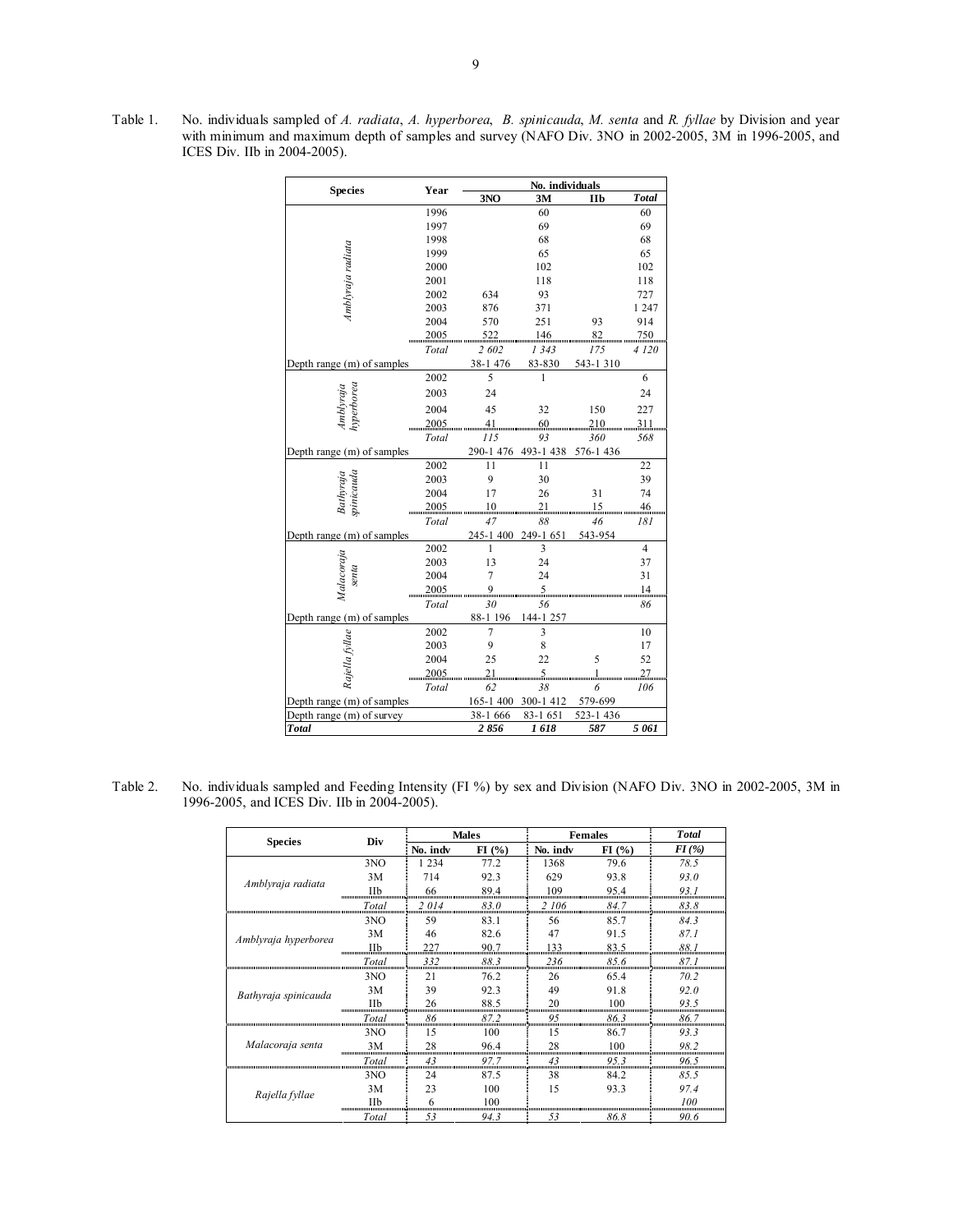|                              |                    | A. radiata     |       |                | A. hyperborea       | <b>B.</b> spinicauda    |       |                | M. senta | R. fyllae      |       |  |
|------------------------------|--------------------|----------------|-------|----------------|---------------------|-------------------------|-------|----------------|----------|----------------|-------|--|
| <b>Division</b>              | Size range<br>(cm) | No.<br>indivs. | FI(%) | No.<br>indivs. | FI(%)               | No.<br>indivs.          | FI(%) | No.<br>indivs. | FI(% )   | No.<br>indivs. | FI(%) |  |
|                              | $0 - 9$            |                |       |                |                     |                         |       |                |          | $\overline{c}$ | 100   |  |
|                              | $10-19$            | 110            | 99.1  | 1              | 0.0                 | 1                       | 100   |                |          | 14             | 100   |  |
|                              | $20 - 29$          | 81             | 93.8  | 3              | 66.7                | 1                       | 0.0   | $\overline{4}$ | 100      | 8              | 100   |  |
|                              | 30-39              | 218            | 83.0  | 4              | 100                 | $\overline{c}$          | 100   | 1              | 0.0      | 9              | 66.7  |  |
|                              | 40-49              | 599            | 76.8  | 23             | 91.3                | $\boldsymbol{2}$        | 100   | 8              | 100      | 19             | 79.2  |  |
| 3NO                          | 50-59              | 609            | 77.0  | 32             | 93.8                | $\overline{c}$          | 100   | 15             | 93.3     | 5              | 80.0  |  |
|                              | 60-69              | 508            | 75.4  | 17             | 82.4                | 3                       | 100   | $\overline{c}$ | 100      |                |       |  |
|                              | 70-79              | 383            | 77.8  | 13             | 92.3                | 5                       | 80.0  |                |          |                |       |  |
|                              | 80-89              | 89             | 69.7  | 12             | 66.7                | 5                       | 60.0  |                |          |                |       |  |
|                              | 90-99              | 5              | 80.0  | 9              | 66.7                | 9                       | 77.8  |                |          |                |       |  |
|                              | 100-109            |                |       | 1              | 0.0                 | 6                       | 66.7  |                |          |                |       |  |
| ,,,,,,,,,,,,,,,,,,,,,,,,,,,, | $\geq 110$         |                |       |                |                     | 11                      | 45.5  |                |          |                |       |  |
|                              | $10-19$            | 58             | 87.9  | 9              | ասասասատծատ<br>88.9 | $\overline{c}$          | 100   | 9              | 100      | 9              | 100   |  |
|                              | 20-29              | 39             | 97.4  | 5              | 100                 |                         |       | 3              | 100      | 8              | 100   |  |
|                              | 30-39              | 134            | 96.3  | $\overline{c}$ | 100                 | $\overline{\mathbf{c}}$ | 100   | $\overline{2}$ | 100      | 5              | 80    |  |
|                              | 40-49              | 364            | 95.9  | $\overline{7}$ | 100                 | 3                       | 100   | 9              | 100      | 10             | 100   |  |
|                              | 50-59              | 492            | 91.7  | 13             | 100                 | $\overline{7}$          | 71.4  | 33             | 97.0     | 6              | 100   |  |
| 3M                           | 60-69              | 220            | 90.5  | 15             | 93.3                | 14                      | 100   |                |          |                |       |  |
|                              | 70-79              | 31             | 87.1  | 12             | 100                 | 17                      | 94.1  |                |          |                |       |  |
|                              | 80-89              | 5              | 100   | 15             | 73.3                | 11                      | 81.8  |                |          |                |       |  |
|                              | 90-99              |                |       | 10             | 70.0                | 9                       | 100   |                |          |                |       |  |
|                              | 100-109            |                |       | $\overline{4}$ | 50.0                | 8                       | 100   |                |          |                |       |  |
|                              | $\geq 110$         |                |       | 1              | 0.0                 | 15                      | 86.7  |                |          |                |       |  |
|                              | $10 - 19$          | 8              | 87.5  | 79             | 83.5                |                         |       |                |          | 2              | 100   |  |
|                              | $20 - 29$          | 16             | 93.8  | 5              | 80.0                | 9                       | 88.9  |                |          | 1              | 100   |  |
|                              | 30-39              | 65             | 92.3  | 28             | 92.9                | 19                      | 94.7  |                |          | 1              | 100   |  |
|                              | 40-49              | 54             | 92.6  | 53             | 88.7                | 7                       | 100   |                |          | 1              | 100   |  |
| <b>IIb</b>                   | 50-59              | 29             | 96.6  | 52             | 98.1                | 7                       | 100   |                |          | 1              | 100   |  |
|                              | 60-69              | 2              | 100   | 57             | 87.7                | 3                       | 100   |                |          |                |       |  |
|                              | 70-79              | $\mathbf{1}$   | 100   | 67             | 86.6                |                         |       |                |          |                |       |  |
|                              | 80-89              |                |       | 19             | 78.9                |                         |       |                |          |                |       |  |
|                              | 100-109            |                |       |                |                     | 1                       | 0.0   |                |          |                |       |  |

 Table 3. No. individuals sampled and Feeding Intensity (FI %) by size range and Division (NAFO Div. 3NO in 2002-2005, 3M in 1996-2005, and ICES Div. IIb in 2004-2005).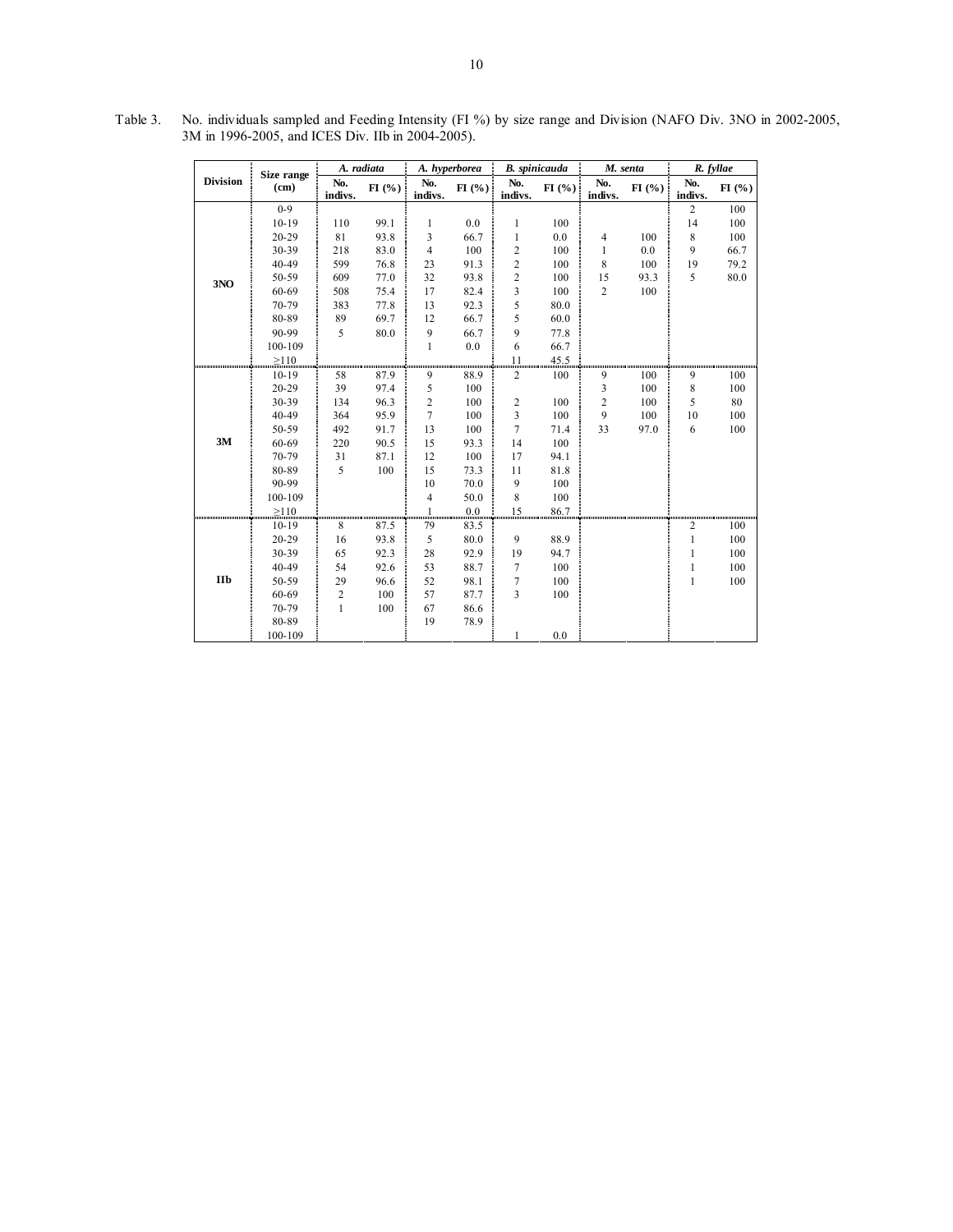Table 4. Prey (% weight) in the stomach contents of the *A. radiata, A. hyperborea*, *B. spinicauda*, *M. senta* and *R. fyllae* in NAFO Div. 3NO (spring 2002-2005), 3M (summer 1996-2005) and ICES Div. IIb (autumn 2004-2005). (\* in values  $\overline{\phantom{a}}$  $\overline{\phantom{a}}$  $\overline{\phantom{a}}$  $<1\%$ ).  $\overline{a}$  $\overline{a}$ 

|                   | Prey                                               |                                   | A. radiata |               |               | A. hyperborea       |              |       | <b>B.</b> spinicauda |            | M. senta |        |                                                                 | R. fyllae        |              |
|-------------------|----------------------------------------------------|-----------------------------------|------------|---------------|---------------|---------------------|--------------|-------|----------------------|------------|----------|--------|-----------------------------------------------------------------|------------------|--------------|
|                   |                                                    | 3NO                               | 3M         | IIb           | 3NO           | 3M                  | IIb          | 3NO   | 3M                   | IIb        | 3NO      | 3M     | 3NO                                                             | 3M               | $\mathbf{I}$ |
|                   | Other Groups (total)                               | 5.3                               | 3.6        | 4.5           | 4.7           | 3.7                 | 0.3          | 1.4   | 0.2                  | 2.0        | 2.7      | 0.3    | 80.8                                                            | 46.2             | 3.2          |
|                   | Annelida                                           | 4.5                               | 3.6        | 4.5           | 4.2           | 2.4                 | $\ast$       | 字     | $\ast$               | 2.0        | 2.7      | *      | 79.5                                                            | 43.9             | 3.2          |
|                   | Anthozoa                                           | ×,                                | $\ast$     |               |               |                     |              |       |                      |            |          |        |                                                                 |                  |              |
|                   | Aphroditidae                                       |                                   |            |               |               |                     |              |       |                      |            |          |        |                                                                 |                  |              |
|                   | Ascidiae                                           |                                   |            |               |               |                     |              |       |                      |            |          |        |                                                                 |                  |              |
|                   | Bryozoa                                            |                                   |            |               |               |                     |              |       |                      |            |          |        | 1.3                                                             |                  |              |
|                   | Chaetognatha                                       |                                   |            |               |               |                     |              |       |                      |            |          |        |                                                                 |                  |              |
|                   | Cnidaria                                           |                                   |            |               |               |                     |              |       |                      |            |          |        |                                                                 |                  |              |
|                   | Ctenophora                                         |                                   |            |               |               |                     |              |       |                      |            |          |        |                                                                 |                  |              |
|                   | Priapulida                                         |                                   |            |               |               |                     |              |       |                      |            |          |        |                                                                 |                  |              |
|                   | Porifera                                           |                                   |            |               |               |                     |              |       |                      |            |          |        |                                                                 |                  |              |
|                   | Scyphozoa                                          |                                   |            |               |               | 1.3                 |              |       |                      |            |          |        |                                                                 | 2.0              |              |
| <b>.</b>          | Sipunculida                                        |                                   |            | <b></b>       |               | ,,,,,,,,,,,,,,,,,,, |              |       |                      |            |          |        | anananan mamamaning mamama namamani kawananan mamamaning mamama |                  |              |
|                   |                                                    |                                   |            |               |               |                     |              |       |                      |            |          |        |                                                                 |                  |              |
| Mollusca (total)  |                                                    | 0.4                               | 9.8        | 20.7          | 2.4           | 6.4                 | 3.3          | 3.3   | 1.4                  | 0.3        |          |        |                                                                 |                  |              |
|                   | Gastropoda                                         |                                   |            |               |               |                     |              |       |                      |            |          |        |                                                                 |                  |              |
|                   | Buccinum sp                                        | ÷                                 |            |               |               |                     |              |       |                      |            |          |        |                                                                 |                  |              |
|                   | Unid. and dig. Gastrop.                            | 靖                                 | ₩          |               |               |                     |              |       |                      |            |          |        |                                                                 |                  |              |
| <b>Bivalvia</b>   |                                                    | $\ast$                            | ×          |               |               |                     |              |       |                      |            |          |        |                                                                 |                  |              |
|                   | Cephalopoda (total)                                | 0.2                               | 9.7        | 20.7          | 2.4           | 6.1                 | 3.3          | 2.8   | 1.4                  | 0.3        |          |        |                                                                 |                  |              |
|                   | Semirossia sp                                      |                                   | ×          |               |               |                     |              |       |                      |            |          |        |                                                                 |                  |              |
|                   | Sepiolidae                                         |                                   |            |               |               |                     |              |       |                      |            |          |        |                                                                 |                  |              |
|                   | Illex coindetii                                    |                                   |            |               |               |                     |              |       |                      |            |          |        |                                                                 |                  |              |
|                   | Illex illecebrosus                                 |                                   |            |               |               |                     |              |       |                      |            |          |        |                                                                 |                  |              |
|                   | Unid. Oegopsida                                    |                                   | ×          | 4.6           |               |                     | 2.1          |       |                      |            |          |        |                                                                 |                  |              |
|                   | Octopoda                                           |                                   | 2.0        | 5.9           | 1.3           |                     |              |       |                      |            |          |        |                                                                 |                  |              |
|                   | Histioteuthis sp                                   |                                   | $\ast$     |               |               |                     |              |       |                      |            |          |        |                                                                 |                  |              |
|                   | Bathypo Yipus arcticus                             |                                   | 2.8        | 9.1           |               | 4.4                 |              |       |                      |            |          |        |                                                                 |                  |              |
|                   | Bathypolypus sp                                    |                                   | $\ast$     |               |               |                     |              |       |                      |            |          |        |                                                                 |                  |              |
|                   | Unid. Cephalop. Decap.                             |                                   | $\ast$     |               |               |                     |              | 2.8   |                      |            |          |        |                                                                 |                  |              |
|                   | Unid. and dig. Cephalop.                           | ÷                                 | 2.2        | 1.1           |               |                     | 1.2          |       |                      |            |          |        |                                                                 |                  |              |
|                   | Unid. and dig. Mollusca                            | $\frac{1}{2}$<br>,,,,,,,,,,,,,,,  |            |               |               |                     |              |       |                      |            |          |        |                                                                 |                  |              |
|                   |                                                    |                                   |            |               |               |                     |              |       |                      |            |          |        |                                                                 |                  |              |
|                   | Echinodermata (total)                              | 0.1                               | 0.1        | 0.0           |               | 0.3                 | 0.0          |       |                      |            |          |        |                                                                 |                  |              |
|                   | Asteroidea                                         | ÷                                 |            |               |               |                     | $\ast$       |       |                      |            |          |        |                                                                 |                  |              |
|                   | Echinodermata                                      |                                   |            |               |               |                     |              |       |                      |            |          |        |                                                                 |                  |              |
|                   | Echinoidea                                         |                                   |            |               |               |                     |              |       |                      |            |          |        |                                                                 |                  |              |
|                   | Holothurioidea                                     |                                   |            |               |               |                     |              |       |                      |            |          |        |                                                                 |                  |              |
|                   | Ophiuroidea                                        | $\frac{1}{2}$<br>,,,,,,,,,,,,,,,, | $\ast$<br> | 宋             |               |                     | $\ast$<br>шш |       |                      |            |          |        |                                                                 | ,,,,,,,,,,,,,,,, |              |
|                   |                                                    |                                   |            |               |               |                     |              |       |                      |            |          |        |                                                                 |                  |              |
| Crustacea (total) |                                                    | 34.3<br>٠                         | 56.0<br>寒  | 28.0          | 25.2          | 16.0<br>÷           | 11.8<br>冰    | 4.7   | 17.5                 | 53.1       | 71.5     | 96.6   | 13.2                                                            | 42.0             | 32.9         |
| Copepoda          |                                                    |                                   | ×          |               |               | $\ast$              | ×.           | ÷     | ż                    |            | *        |        |                                                                 |                  |              |
|                   | Euphausiacea                                       |                                   | ×          | 1.7<br>*      | 4.0           | \$                  |              | \$    |                      | 4.0        |          |        |                                                                 | 9.8<br>\$        |              |
| Mysidacea         |                                                    |                                   |            | $\ast$        | 4.2           |                     |              |       |                      | 1.9        | 5.3      |        |                                                                 |                  |              |
| Cumacea           |                                                    | *                                 | $\ast$     |               |               | *                   |              | *     |                      |            |          |        |                                                                 | s)               |              |
| Isopoda           |                                                    | 4.0                               | 1.7        | 2.4           |               | 3.1                 | 0.2          | 2.6   | 0.4                  | 22.6       | 9.5      | 2.6    | 9.6                                                             | 10.3             | 28.6         |
|                   | Amphipoda (total)                                  |                                   | $\ast$     |               | 4.7<br>$\ast$ |                     | *            |       | ÷                    |            |          |        |                                                                 |                  |              |
|                   | Gammaridea                                         | 3.5<br>$\ast$                     |            | 1.6<br>*      |               | $\ast$              |              | 1.6   |                      | 22.6       | 9.4      | 1.4    | 5.4                                                             | 6.5              | 28.6         |
|                   | Caprellidae                                        | $\ast$                            |            | *             |               |                     |              |       |                      |            | *        |        |                                                                 |                  |              |
|                   | Hyperiidea                                         | $\frac{1}{2}$                     | 1.0        |               | 4.6           | 3.0                 |              | 1.0   |                      |            |          | 1.2    | 4.2                                                             | 3.8              |              |
|                   | Unid. and dig. Amphip.                             |                                   |            |               |               |                     |              |       |                      |            |          |        |                                                                 |                  |              |
|                   | Decapoda Natantia (total)<br>Acanthephyra pelagica | 1.7                               | 47.2<br>享  | 14.3          | 6.5<br>1.1    | 2.6<br>$\ast$       | 8.1          | 1.2   | 15.2                 | 16.7       | 23.3     | 80.7   | 2.7                                                             | 18.0             |              |
|                   |                                                    |                                   |            |               |               |                     |              |       |                      |            |          |        |                                                                 |                  |              |
|                   | Acanthephyra purpurea                              |                                   |            |               | 1.1           |                     |              |       |                      |            |          |        |                                                                 |                  |              |
|                   | Acanthephyra sp                                    |                                   |            |               |               |                     |              |       |                      |            | 5.4      |        |                                                                 |                  |              |
|                   | Argis dentata<br>Crangonidae                       |                                   |            |               |               |                     |              |       |                      |            |          |        |                                                                 |                  |              |
|                   |                                                    |                                   | $\ast$     |               |               |                     |              |       |                      |            |          |        |                                                                 |                  |              |
|                   | Gennades sp                                        |                                   | $\ast$     |               |               |                     |              |       |                      |            |          | 1.1    |                                                                 |                  |              |
|                   | Lebbeus polaris<br>Pandalus borealis               |                                   | 42.5       |               |               |                     | $\ast$       |       | 14.4                 |            |          | 56.6   |                                                                 | 15.2             |              |
|                   | Pandalus propinguus                                |                                   |            | 9.0           |               |                     |              |       |                      | 5.3        | 3.0      |        |                                                                 |                  |              |
|                   |                                                    |                                   | $\ast$     |               |               |                     |              |       |                      |            | 3.3      | 1.2    |                                                                 |                  |              |
|                   | Pasiphaea tarda<br>Pontophilus norvegicus          |                                   | ×          | 2.3<br>$\ast$ |               |                     | 6.7<br>×.    |       |                      | 6.3<br>2.4 | 7.5      | $\ast$ |                                                                 |                  |              |
|                   | Sabinea sarsi                                      |                                   | $\ast$     |               |               |                     |              |       |                      |            |          | 19.0   |                                                                 |                  |              |
|                   | Sergestes arcticus                                 |                                   | 2.6        | ÷             | 1.7           | 1.2                 | *            | $1.0$ |                      | *          | 1.3      | *      | 1.6                                                             |                  |              |
|                   | Sergia robusta                                     |                                   | $\ast$     |               | $\ast$        | ÷                   |              |       |                      |            |          |        |                                                                 | 2.7              |              |
|                   | Spirontocaris lilljeborgi                          |                                   | $\ast$     |               |               |                     |              |       |                      |            |          | 1.6    |                                                                 |                  |              |
|                   | Spirontocaris sp                                   |                                   | ×          |               |               |                     |              |       |                      |            |          |        |                                                                 |                  |              |
|                   | Spirontocaris spinosus                             | $\ast$                            |            |               |               |                     |              |       |                      |            |          |        |                                                                 |                  |              |
|                   | Unid. and dig. Pasiphaeidae                        | $\ast$                            |            |               | $\ast$        |                     |              |       |                      |            |          |        | 1.2                                                             |                  |              |
|                   | Unid. and dig. Natantia                            | $\ast$                            | $\ast$     | 1.5           | 1.5           | *                   | ×.           |       |                      | 2.0        | 2.7      |        |                                                                 |                  |              |
|                   | Decapoda Brach. (total)                            | 26.6                              | 4.1        | 4.0           | 1.2           | 5.4                 |              | 0.1   |                      |            | 25.3     |        |                                                                 |                  |              |
|                   | Chionocetes opilio                                 | 23.2                              | 3.8        |               |               |                     |              |       |                      |            | 23.2     |        |                                                                 |                  |              |
|                   |                                                    |                                   |            |               |               |                     |              |       |                      |            |          |        |                                                                 |                  |              |
|                   | Neolithodes grimaldi<br>Hyas sp                    | 2.9                               | $\ast$     | $\ast$        | 1.2           | 5.4                 |              |       |                      |            | 1.5      |        |                                                                 |                  |              |
|                   | Unid. and dig. Brachyura                           | $\ast$                            | $\ast$     | 3.4           |               |                     |              |       |                      |            | $\ast$   |        |                                                                 |                  |              |
|                   | Dec. Anomura (Pag.)                                | 1.1                               | $\ast$     | $\ast$        |               |                     |              |       |                      | 1.1        | *        |        |                                                                 |                  |              |
|                   | Galatheidae                                        |                                   |            |               |               | $\ast$              |              |       |                      |            |          |        |                                                                 |                  |              |
|                   |                                                    | $\ast$                            | $\ast$     |               |               |                     |              |       |                      |            |          |        |                                                                 |                  |              |
|                   | Unid. and dig. Dec. Crust.                         | $\ast$                            |            | 3.6           | 2.5           | $1.0\,$             | 2.3          | *     |                      | 2.3        | 1.9      | 3.6    |                                                                 |                  |              |
|                   | Unid. and dig. Crustacea                           |                                   | 1.3        | 1.6           | 1.7           | 1.7                 | 1.1          |       | 1.4                  | 4.5        | 5.1      | 7.8    |                                                                 | 2.5              | 4.4          |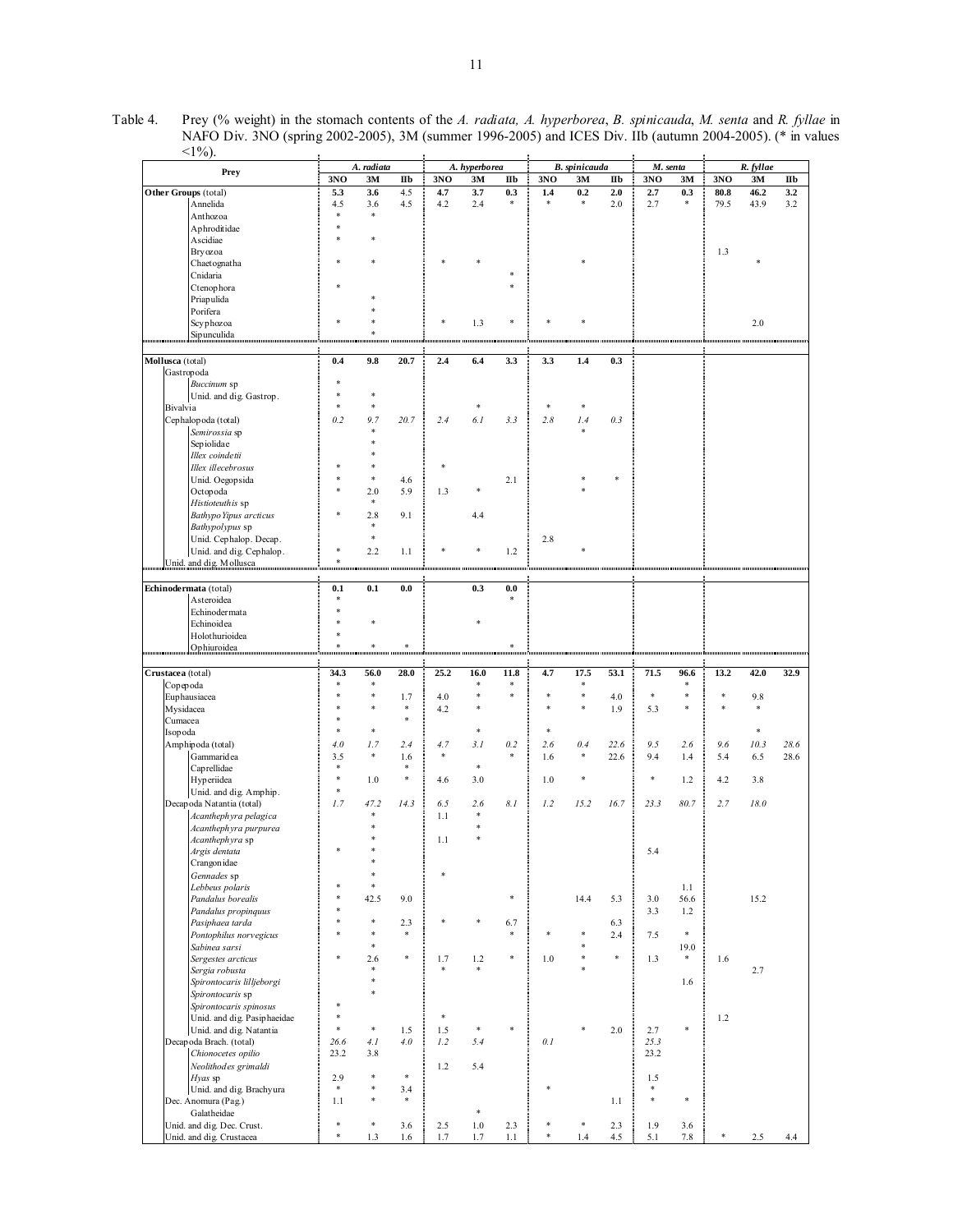| Table 4 (cont). Prey (% weight) in the stomach contents of the A. radiata, A. hyperborea, B. spinicauda, M. senta and R. fyllae |
|---------------------------------------------------------------------------------------------------------------------------------|
| in NAFO Div. 3NO (spring 2002-2005), 3M (summer 1996-2005) and ICES Div. IIb (autumn 2004-2005). (* in                          |
| values $\leq$ 1\%).                                                                                                             |

|                          | Prey                                                                                                                                                                                                                                                                                                                                                                                                                                                                                                                                                                                                                                              |               | A. radiata    |            |        | A. hyperborea |                          | B. spinicauda |         |              | M. senta                                                   |         | R. fyllae |     |              |
|--------------------------|---------------------------------------------------------------------------------------------------------------------------------------------------------------------------------------------------------------------------------------------------------------------------------------------------------------------------------------------------------------------------------------------------------------------------------------------------------------------------------------------------------------------------------------------------------------------------------------------------------------------------------------------------|---------------|---------------|------------|--------|---------------|--------------------------|---------------|---------|--------------|------------------------------------------------------------|---------|-----------|-----|--------------|
|                          |                                                                                                                                                                                                                                                                                                                                                                                                                                                                                                                                                                                                                                                   | 3NO           | 3M            | $I\!I\!I$  | 3NO    | 3M            | $\mathbf{II} \mathbf{b}$ | 3NO           | 3M      | $I\!I\!I\!b$ | 3NO                                                        | 3M      | 3NO       | 3M  | $I\!I\!I\!b$ |
| Pisces (total)           |                                                                                                                                                                                                                                                                                                                                                                                                                                                                                                                                                                                                                                                   | 58.1          | 29.8          | 43.8       | 43.4   | 66.9          | 81.9                     | 90.4          | 74.9    | 42.1         | 25.6                                                       | 1.0     |           | 8.6 | 39.2         |
|                          | A. monopterygius                                                                                                                                                                                                                                                                                                                                                                                                                                                                                                                                                                                                                                  | $\ast$        | $\ast$        |            |        |               |                          |               |         |              |                                                            |         |           |     |              |
|                          | Alepisaurus ferox                                                                                                                                                                                                                                                                                                                                                                                                                                                                                                                                                                                                                                 |               |               |            |        |               |                          |               | 3.3     |              |                                                            |         |           |     |              |
|                          | Ammodytes dubius                                                                                                                                                                                                                                                                                                                                                                                                                                                                                                                                                                                                                                  | 42.8<br>×     | *<br>×.       |            |        |               |                          |               |         |              |                                                            |         |           |     |              |
|                          | Ammodytes sp                                                                                                                                                                                                                                                                                                                                                                                                                                                                                                                                                                                                                                      | $\frac{1}{2}$ |               |            |        |               |                          |               |         |              |                                                            |         |           |     |              |
|                          | Anarhichas denticulatus                                                                                                                                                                                                                                                                                                                                                                                                                                                                                                                                                                                                                           |               |               |            |        |               |                          |               |         |              |                                                            |         |           |     |              |
|                          | Anarhichas lupus                                                                                                                                                                                                                                                                                                                                                                                                                                                                                                                                                                                                                                  |               | 1.5<br>$\ast$ |            |        |               |                          |               | 4.9     |              |                                                            |         |           |     |              |
|                          | Anarhichas minor<br>Anarhichas sp                                                                                                                                                                                                                                                                                                                                                                                                                                                                                                                                                                                                                 |               | 1.3           |            |        |               |                          |               |         |              |                                                            |         |           |     |              |
|                          | Anoplogaster cornuta                                                                                                                                                                                                                                                                                                                                                                                                                                                                                                                                                                                                                              |               |               |            |        |               |                          |               | 1.6     |              |                                                            |         |           |     |              |
|                          | Antimora rostrata                                                                                                                                                                                                                                                                                                                                                                                                                                                                                                                                                                                                                                 |               |               |            |        |               |                          |               |         |              |                                                            |         |           |     |              |
|                          | Argyropelecus hemigymnus                                                                                                                                                                                                                                                                                                                                                                                                                                                                                                                                                                                                                          |               |               |            |        |               |                          |               |         |              | 3.8                                                        |         |           |     |              |
|                          | Artediellus atlanticus                                                                                                                                                                                                                                                                                                                                                                                                                                                                                                                                                                                                                            |               |               |            |        |               |                          |               |         |              |                                                            |         |           |     |              |
|                          | <b>Batilagus</b> euriops                                                                                                                                                                                                                                                                                                                                                                                                                                                                                                                                                                                                                          |               |               |            |        |               |                          |               | 1.0     |              |                                                            |         |           |     |              |
|                          | Boreogadus saida                                                                                                                                                                                                                                                                                                                                                                                                                                                                                                                                                                                                                                  |               |               |            |        |               |                          |               |         |              |                                                            |         |           |     |              |
|                          | Borostomias antarcticus                                                                                                                                                                                                                                                                                                                                                                                                                                                                                                                                                                                                                           |               |               |            |        |               |                          |               |         |              |                                                            |         |           |     |              |
|                          | Ceratias holboelli                                                                                                                                                                                                                                                                                                                                                                                                                                                                                                                                                                                                                                |               |               |            |        |               |                          | 1.0           |         |              |                                                            |         |           |     |              |
|                          | Ceratoscopelus maderensis                                                                                                                                                                                                                                                                                                                                                                                                                                                                                                                                                                                                                         |               |               |            |        |               |                          |               |         |              |                                                            |         |           |     |              |
|                          | Chauliodus sloani                                                                                                                                                                                                                                                                                                                                                                                                                                                                                                                                                                                                                                 |               |               |            |        |               |                          |               |         |              |                                                            |         |           |     |              |
|                          | Cottunculus microps                                                                                                                                                                                                                                                                                                                                                                                                                                                                                                                                                                                                                               |               |               | 净<br>×     |        |               |                          |               |         |              |                                                            |         |           |     |              |
|                          | Cottunculus sp                                                                                                                                                                                                                                                                                                                                                                                                                                                                                                                                                                                                                                    |               |               |            |        | 14.4          |                          |               |         |              |                                                            |         |           |     |              |
|                          | Cyclothone sp                                                                                                                                                                                                                                                                                                                                                                                                                                                                                                                                                                                                                                     |               |               |            |        |               |                          |               |         |              |                                                            |         |           |     |              |
|                          | Gadidae                                                                                                                                                                                                                                                                                                                                                                                                                                                                                                                                                                                                                                           |               |               | 3.2        |        | 1.6           | 2.2                      |               |         | 1.4          |                                                            |         |           |     |              |
|                          | Gaidropsarus ensis<br>Glyptocephalus cynoglossus                                                                                                                                                                                                                                                                                                                                                                                                                                                                                                                                                                                                  |               |               |            |        |               |                          |               |         |              |                                                            |         |           |     |              |
|                          | H. platessoides                                                                                                                                                                                                                                                                                                                                                                                                                                                                                                                                                                                                                                   |               |               |            |        |               | 2.2                      |               |         | 2.5          |                                                            |         |           |     |              |
|                          | Lampadena speculigera                                                                                                                                                                                                                                                                                                                                                                                                                                                                                                                                                                                                                             |               |               |            |        |               |                          |               |         |              |                                                            |         |           |     |              |
|                          | Larva of fish                                                                                                                                                                                                                                                                                                                                                                                                                                                                                                                                                                                                                                     |               |               |            |        |               |                          |               |         |              |                                                            |         |           |     |              |
|                          | Leptagonus (agonus) decagonus:                                                                                                                                                                                                                                                                                                                                                                                                                                                                                                                                                                                                                    |               |               |            |        |               |                          |               |         |              |                                                            |         |           |     |              |
|                          | Limanda ferruginea                                                                                                                                                                                                                                                                                                                                                                                                                                                                                                                                                                                                                                |               |               |            |        |               |                          |               |         |              |                                                            |         |           |     |              |
|                          | Liparidae                                                                                                                                                                                                                                                                                                                                                                                                                                                                                                                                                                                                                                         |               |               |            |        |               |                          |               |         |              |                                                            |         |           |     |              |
|                          | Lophius sp                                                                                                                                                                                                                                                                                                                                                                                                                                                                                                                                                                                                                                        |               |               |            |        |               |                          |               |         |              |                                                            |         |           |     |              |
|                          | Lumpenus lumpretaeformis                                                                                                                                                                                                                                                                                                                                                                                                                                                                                                                                                                                                                          |               | 1.2           |            |        |               |                          |               |         |              |                                                            |         |           |     |              |
|                          | Lycodes reticulatus                                                                                                                                                                                                                                                                                                                                                                                                                                                                                                                                                                                                                               |               | $\ast$        |            |        |               |                          |               |         |              |                                                            |         |           |     |              |
|                          | Lycodes sp                                                                                                                                                                                                                                                                                                                                                                                                                                                                                                                                                                                                                                        |               | 1.0           |            |        | 2.9           | 1.8                      |               |         | 4.7          |                                                            |         |           |     |              |
|                          | M. atlanticum                                                                                                                                                                                                                                                                                                                                                                                                                                                                                                                                                                                                                                     |               |               |            |        |               |                          |               |         |              |                                                            |         |           |     |              |
|                          | Macrourus berglax                                                                                                                                                                                                                                                                                                                                                                                                                                                                                                                                                                                                                                 |               |               |            | 7.2    | 32.1          |                          | 19.7          | 4.5     |              |                                                            |         |           |     |              |
|                          | Macruridae                                                                                                                                                                                                                                                                                                                                                                                                                                                                                                                                                                                                                                        |               |               |            |        | *             |                          | 4.2           |         |              |                                                            |         |           |     |              |
|                          | Magnisudis (paralepis) atlantica                                                                                                                                                                                                                                                                                                                                                                                                                                                                                                                                                                                                                  |               |               |            |        |               |                          |               |         |              |                                                            |         |           |     |              |
|                          | Malacosteus niger                                                                                                                                                                                                                                                                                                                                                                                                                                                                                                                                                                                                                                 |               |               |            |        |               |                          |               |         |              |                                                            |         |           |     |              |
|                          | Mallotus villosus                                                                                                                                                                                                                                                                                                                                                                                                                                                                                                                                                                                                                                 | 2.9           |               |            |        |               |                          |               |         |              | 7.5                                                        |         |           |     |              |
|                          | Melanogrammus aeglefinus                                                                                                                                                                                                                                                                                                                                                                                                                                                                                                                                                                                                                          |               |               | 4.3<br>7.5 |        |               | 11.8<br>11.0             |               |         | 3.4          |                                                            |         |           |     |              |
|                          | Micromesistius poutassou<br>Myctophidae                                                                                                                                                                                                                                                                                                                                                                                                                                                                                                                                                                                                           |               |               |            |        |               |                          |               | ×.      |              |                                                            |         |           |     |              |
|                          | Myctophum punctatun                                                                                                                                                                                                                                                                                                                                                                                                                                                                                                                                                                                                                               |               |               |            |        |               |                          |               |         |              |                                                            |         |           |     |              |
|                          | N. scolopaceus                                                                                                                                                                                                                                                                                                                                                                                                                                                                                                                                                                                                                                    |               |               |            |        |               |                          |               |         |              |                                                            |         |           |     |              |
|                          | Nezumia bairdi                                                                                                                                                                                                                                                                                                                                                                                                                                                                                                                                                                                                                                    |               |               |            | 2.5    |               |                          |               | 2.3     |              |                                                            |         |           |     |              |
|                          | Notolepis risso                                                                                                                                                                                                                                                                                                                                                                                                                                                                                                                                                                                                                                   |               |               |            |        |               |                          |               |         |              |                                                            |         |           |     |              |
|                          | Notoscopelus sp                                                                                                                                                                                                                                                                                                                                                                                                                                                                                                                                                                                                                                   |               |               |            |        |               |                          |               |         |              |                                                            |         |           |     |              |
|                          | Phycis chesteri                                                                                                                                                                                                                                                                                                                                                                                                                                                                                                                                                                                                                                   |               |               |            |        |               |                          |               |         |              |                                                            |         |           |     |              |
|                          | Phycis sp                                                                                                                                                                                                                                                                                                                                                                                                                                                                                                                                                                                                                                         |               |               |            |        |               |                          |               |         |              |                                                            |         |           |     |              |
|                          | Pleuronectiformes                                                                                                                                                                                                                                                                                                                                                                                                                                                                                                                                                                                                                                 |               |               |            |        |               |                          |               |         |              |                                                            |         |           |     |              |
|                          | Rajidae                                                                                                                                                                                                                                                                                                                                                                                                                                                                                                                                                                                                                                           |               |               |            |        |               |                          |               |         |              |                                                            |         |           |     |              |
|                          | Reinhardtius hippoglossoides                                                                                                                                                                                                                                                                                                                                                                                                                                                                                                                                                                                                                      |               |               | 8.5        |        | 4.9           | 3.2                      | 18.5          |         |              |                                                            |         |           |     |              |
|                          | Scomberesox saurius                                                                                                                                                                                                                                                                                                                                                                                                                                                                                                                                                                                                                               |               |               |            |        |               |                          |               |         |              |                                                            |         |           |     |              |
|                          | Sebastes marinus                                                                                                                                                                                                                                                                                                                                                                                                                                                                                                                                                                                                                                  |               |               |            |        |               | ÷                        |               |         |              |                                                            |         |           |     |              |
|                          | Sebastes mentella                                                                                                                                                                                                                                                                                                                                                                                                                                                                                                                                                                                                                                 |               | 1.2           |            |        |               |                          |               |         |              |                                                            |         |           |     |              |
|                          | Sebastes sp                                                                                                                                                                                                                                                                                                                                                                                                                                                                                                                                                                                                                                       | 2.9           | 6.9           |            | 12.5   | 1.2           | 2.5                      | 27.5          | 43.0    |              |                                                            |         |           |     |              |
|                          | Serrivomer beani                                                                                                                                                                                                                                                                                                                                                                                                                                                                                                                                                                                                                                  |               | 1.9<br>$\ast$ |            |        |               |                          |               | 2.3     |              |                                                            |         |           |     |              |
|                          | Stomias boa                                                                                                                                                                                                                                                                                                                                                                                                                                                                                                                                                                                                                                       |               |               |            |        |               |                          |               |         |              |                                                            |         |           |     |              |
|                          | Triglops murrayi                                                                                                                                                                                                                                                                                                                                                                                                                                                                                                                                                                                                                                  |               |               |            |        |               |                          |               |         |              |                                                            |         |           |     |              |
|                          | Tryglops sp<br>Urophycis sp.                                                                                                                                                                                                                                                                                                                                                                                                                                                                                                                                                                                                                      |               | $\ast$        |            |        |               |                          |               |         |              |                                                            |         |           |     |              |
|                          | Unid. and dig. fish                                                                                                                                                                                                                                                                                                                                                                                                                                                                                                                                                                                                                               |               |               |            |        |               |                          |               | 9.8     | 30.0         |                                                            |         |           |     |              |
| ,,,,,,,,,,,,,,,,,,,,,,,, |                                                                                                                                                                                                                                                                                                                                                                                                                                                                                                                                                                                                                                                   | 4.8           | 8.1           | 20.1       | 21.1   | 7.9           | 47.1                     | 19.6          |         |              | 13.4                                                       | 1.0     |           | 8.6 | 39.2         |
| Other groups             |                                                                                                                                                                                                                                                                                                                                                                                                                                                                                                                                                                                                                                                   | 1.8           | 0.7           | 3.0        | 24.3   | 6.7           | 2.7                      | 0.2           | $6.0\,$ | 2.4          | 0.2                                                        | 2.0     | 6.0       | 3.2 | 24.6         |
|                          | Offal                                                                                                                                                                                                                                                                                                                                                                                                                                                                                                                                                                                                                                             | 1.2           |               | 2.5        | 22.6   | 6.5           | 1.9                      |               | 5.8     |              |                                                            |         |           |     |              |
|                          | Eggs                                                                                                                                                                                                                                                                                                                                                                                                                                                                                                                                                                                                                                              | 净             |               | $\ast$     | $\ast$ | *             | $\ast$                   |               |         |              |                                                            |         | *         |     |              |
|                          | Vitelo                                                                                                                                                                                                                                                                                                                                                                                                                                                                                                                                                                                                                                            | $\frac{1}{2}$ | *             | *          |        | *             | ÷                        |               |         |              |                                                            |         | 2.7       |     |              |
|                          | $\text{Unidentified} \\\text{minimum} \\\text{maximum} \\\text{maximum} \\\text{maximum} \\\text{maximum} \\\text{maximum} \\\text{maximum} \\\text{maximum} \\\text{maximum} \\\text{maximum} \\\text{maximum} \\\text{maximum} \\\text{maximum} \\\text{maximum} \\\text{maximum} \\\text{maximum} \\\text{maximum} \\\text{maximum} \\\text{maximum} \\\text{maximum} \\\text{maximum} \\\text{maximum} \\\text{maximum} \\\text{maximum} \\\text{maximum} \\\text{maximum} \\\text{maximum} \\\text{minimum} \\\text{maximum} \\\text{maximum} \\\text{maximum} \\\text{maximum} \\\text{maximum} \\\text{minimum} \\\text{minimum} \\\text{$ |               |               |            |        |               |                          |               |         |              | $24 \longrightarrow 20$ . $25 \longrightarrow 32$ . $32$ . |         |           |     | 24.6         |
|                          |                                                                                                                                                                                                                                                                                                                                                                                                                                                                                                                                                                                                                                                   |               |               |            |        |               |                          |               |         |              |                                                            |         |           |     |              |
| No. indivs. sampled      |                                                                                                                                                                                                                                                                                                                                                                                                                                                                                                                                                                                                                                                   | 2602          | 1343          | 175        | 115    | 93            | 360                      | 47            | 88      | 46           | 30                                                         | 56      | 62        | 38  | 6            |
|                          |                                                                                                                                                                                                                                                                                                                                                                                                                                                                                                                                                                                                                                                   |               |               |            |        |               |                          |               |         |              |                                                            |         |           |     |              |
| No. of prey              |                                                                                                                                                                                                                                                                                                                                                                                                                                                                                                                                                                                                                                                   | 83            | 90            | 35<br>÷    | 29     | 39            | 31                       | 21            | 37      | 19<br>÷      | 22                                                         | 19<br>÷ | 12        | 13  | 5            |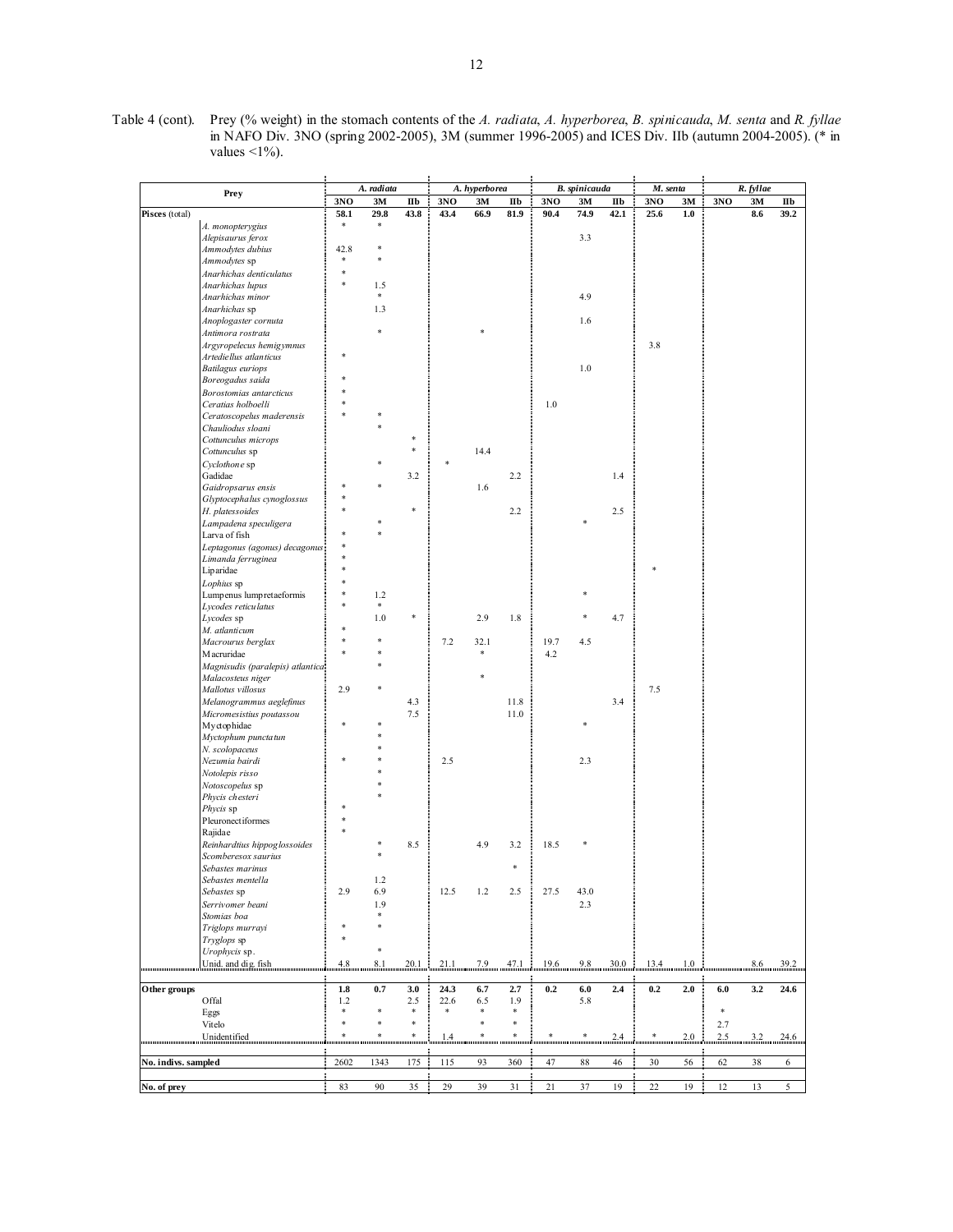Table 5. Niche overlap of *A. radiata* and *A. hyperborea* among size ranges in Div. 3NO (2002-2005), 3M (1996-2005) and Div. IIb (2004-2005).

|                     | A. radiata      |           |           |                   |             |             |                   |      | A. hyperborea |                  |      |      |      |      |                               |      |                   |                   |       |
|---------------------|-----------------|-----------|-----------|-------------------|-------------|-------------|-------------------|------|---------------|------------------|------|------|------|------|-------------------------------|------|-------------------|-------------------|-------|
| 3NO                 | $10-19$         | $20 - 29$ |           | 30-39 40-49 50-59 |             |             | 60-69 70-79 80-89 |      |               | 3NO              |      |      |      |      | 20-29 30-39 40-49 50-59       |      | 60-69 70-79 80-89 |                   |       |
| 20-29               | 0.99            |           |           |                   |             |             |                   |      |               |                  |      |      |      |      |                               |      |                   |                   |       |
| 30-39               | 0.84            | 0.89      |           |                   |             |             |                   |      |               | 30-39            |      | 0.54 |      |      |                               |      |                   |                   |       |
| 40-49               | 0.57            | 0.63      | 0.91      |                   |             |             |                   |      |               | 40-49            |      | 0.43 | 0.71 |      |                               |      |                   |                   |       |
| 50-59               | 0.47            | 0.52      | 0.84      | 0.99              |             |             |                   |      |               | 50-59            |      | 0.34 | 0.94 | 0.85 |                               |      |                   |                   |       |
| 60-69               | 0.35            | 0.41      | 0.75      | 0.95              | 0.98        |             |                   |      |               | 60-69            |      | 0.12 | 0.33 | 0.82 | 0.59                          |      |                   |                   |       |
| 70-79               | 0.51            | 0.56      | 0.86      | 0.99              | 0.99        | 0.98        |                   |      |               | 70-79            |      | 0.08 | 0.20 | 0.73 | 0.47                          | 0.99 |                   |                   |       |
| 80-89               | 0.54            | 0.60      | 0.88      | 0.99              | 0.99        | 0.97        | 1.00              |      |               | 80-89            |      | 0.26 | 0.57 | 0.92 | 0.73                          | 0.75 | 0.68              |                   |       |
| 90-99               | 0.36            | 0.41      | 0.74      | 0.94              | 0.98        | 1.00        | 0.98              | 0.97 |               | 90-99            |      | 0.08 | 0.23 | 0.75 | 0.50                          | 0.99 | 1.00              | 0.69              |       |
|                     |                 |           |           |                   |             |             |                   |      |               |                  |      |      |      |      |                               |      |                   |                   |       |
| 3M                  | $10-19$         | $20 - 29$ | $30 - 39$ |                   | 40-49 50-59 | 60-69 70-79 |                   |      |               | 3M               |      |      |      |      | 10-19 20-29 30-39 40-49 50-59 |      |                   | 60-69 70-79 80-89 | 90-99 |
| 20-29               | 0.99            |           |           |                   |             |             |                   |      |               | 20-29            | 1.00 |      |      |      |                               |      |                   |                   |       |
| 30-39               | 0.99            | 1.00      |           |                   |             |             |                   |      |               | 30-39            | 1.00 | 1.00 |      |      |                               |      |                   |                   |       |
| 40-49               | 0.95            | 0.98      | 0.98      |                   |             |             |                   |      |               | 40-49            | 0.32 | 0.32 | 0.31 |      |                               |      |                   |                   |       |
| 50-59               | 0.84            | 0.89      | 0.90      | 0.97              |             |             |                   |      |               | 50-59            | 0.17 | 0.18 | 0.17 | 0.45 |                               |      |                   |                   |       |
| 60-69               | 0.71            | 0.77      | 0.80      | 0.89              | 0.96        |             |                   |      |               | 60-69            | 0.26 | 0.26 | 0.26 | 0.82 | 0.65                          |      |                   |                   |       |
| 70-79               | 0.55            | 0.63      | 0.65      | 0.77              | 0.90        | 0.95        |                   |      |               | 70-79            | 0.04 | 0.04 | 0.04 | 0.26 | 0.60                          | 0.71 |                   |                   |       |
| 80-89               | 0.81            | 0.86      | 0.89      | 0.95              | 0.97        | 0.98        | 0.88              |      |               | 80-89            | 0.13 | 0.13 | 0.12 | 0.31 | 0.76                          | 0.75 | 0.97              |                   |       |
|                     |                 |           |           |                   |             |             |                   |      |               | 90-99            | 0.01 | 0.01 | 0.01 | 0.16 | 0.47                          | 0.62 | 0.98              | 0.90              |       |
|                     |                 |           |           |                   |             |             |                   |      |               | 100-109          | 0.00 | 0.00 | 0.00 | 0.03 | 0.39                          | 0.49 | 0.93              | 0.83              | 0.98  |
|                     |                 |           |           |                   |             |             |                   |      |               |                  |      |      |      |      |                               |      |                   |                   |       |
| <b>IIb</b><br>20-29 | $10-19$<br>0.00 | $20 - 29$ |           | 30-39 40-49 50-59 |             | 60-69       |                   |      |               | IIb<br>$20 - 29$ | 0.26 |      |      |      | 10-19 20-29 30-39 40-49 50-59 |      | 60-69 70-79       |                   |       |
| 30-39               | 0.00            | 0.93      |           |                   |             |             |                   |      |               | 30-39            | 0.31 | 0.47 |      |      |                               |      |                   |                   |       |
| 40-49               | 0.00            | 0.81      | 0.88      |                   |             |             |                   |      |               | 40-49            | 0.25 | 0.49 | 1.00 |      |                               |      |                   |                   |       |
| 50-59               | 0.00            | 0.82      | 0.96      | 0.95              |             |             |                   |      |               | 50-59            | 0.14 | 0.41 | 0.97 | 0.99 |                               |      |                   |                   |       |
| 60-69               | 0.00            | 0.70      | 0.89      | 0.68              | 0.87        |             |                   |      |               | 60-69            | 0.11 | 0.38 | 0.96 | 0.97 | 1.00                          |      |                   |                   |       |
| 70-79               | 0.00            | 0.43      | 0.66      | 0.48              | 0.69        | 0.91        |                   |      |               | 70-79            | 0.10 | 0.39 | 0.96 | 0.97 | 1.00                          | 1.00 |                   |                   |       |
|                     |                 |           |           |                   |             |             |                   |      |               | 80-89            | 0.12 | 0.38 | 0.96 | 0.98 | 1.00                          | 1.00 | 1.00              |                   |       |

Table 6. Niche overlap of *B. spinicauda* among size ranges in Div. 3NO (2002-2005), 3M (1996-2005) and Div. IIb (2004- 2005).

|         |         |           |       |       | <b>B.</b> spinicauda |       |       |       |       |         |
|---------|---------|-----------|-------|-------|----------------------|-------|-------|-------|-------|---------|
| 3NO     | $10-19$ | $20 - 29$ | 30-39 | 40-49 | 50-59                | 60-69 | 70-79 | 80-89 | 90-99 | 100-109 |
| 30-39   | 0.00    |           |       |       |                      |       |       |       |       |         |
| 40-49   | 0.00    |           | 1.00  |       |                      |       |       |       |       |         |
| 50-59   | 0.00    |           | 0.69  | 0.69  |                      |       |       |       |       |         |
| 60-69   | 0.00    |           | 0.13  | 0.13  | 0.09                 |       |       |       |       |         |
| 70-79   | 0.00    |           | 0.10  | 0.10  | 0.08                 | 1.00  |       |       |       |         |
| 80-89   | 0.00    |           | 0.13  | 0.13  | 0.10                 | 1.00  | 1.00  |       |       |         |
| 90-99   | 0.00    |           | 0.00  | 0.00  | 0.00                 | 0.99  | 0.99  | 0.99  |       |         |
| 100-109 | 0.00    |           | 0.08  | 0.08  | 0.06                 | 1.00  | 1.00  | 1.00  | 1.00  |         |
| $>=110$ | 0.00    |           | 0.00  | 0.00  | 0.10                 | 0.98  | 0.98  | 0.98  | 0.98  | 0.98    |
|         |         |           |       |       |                      |       |       |       |       |         |
| 3M      | $10-19$ | $20 - 29$ | 30-39 | 40-49 | 50-59                | 60-69 | 70-79 | 80-89 | 90-99 | 100-109 |
| 30-39   | 0.99    |           |       |       |                      |       |       |       |       |         |
| 40-49   | 0.99    |           | 0.99  |       |                      |       |       |       |       |         |
| 50-59   | 0.70    |           | 0.77  | 0.73  |                      |       |       |       |       |         |
| 60-69   | 0.60    |           | 0.69  | 0.61  | 0.86                 |       |       |       |       |         |
| 70-79   | 0.76    |           | 0.83  | 0.77  | 0.90                 | 0.97  |       |       |       |         |
| 80-89   | 0.29    |           | 0.39  | 0.30  | 0.70                 | 0.93  | 0.81  |       |       |         |
| 90-99   | 0.09    |           | 0.19  | 0.09  | 0.49                 | 0.80  | 0.65  | 0.95  |       |         |
| 100-109 | 0.24    |           | 0.34  | 0.24  | 0.61                 | 0.89  | 0.77  | 0.99  | 0.98  |         |
| $>=110$ | 0.08    |           | 0.17  | 0.08  | 0.49                 | 0.79  | 0.64  | 0.95  | 1.00  | 0.98    |
|         |         |           |       |       |                      |       |       |       |       |         |
| Шb      |         | $20 - 29$ | 30-39 | 40-49 | 50-59                |       |       |       |       |         |
| 30-39   |         | 0.95      |       |       |                      |       |       |       |       |         |
| 40-49   |         | 0.77      | 0.93  |       |                      |       |       |       |       |         |
| 50-59   |         | 0.75      | 0.91  | 1.00  |                      |       |       |       |       |         |
| 60-69   |         | 0.40      | 0.62  | 0.86  | 0.89                 |       |       |       |       |         |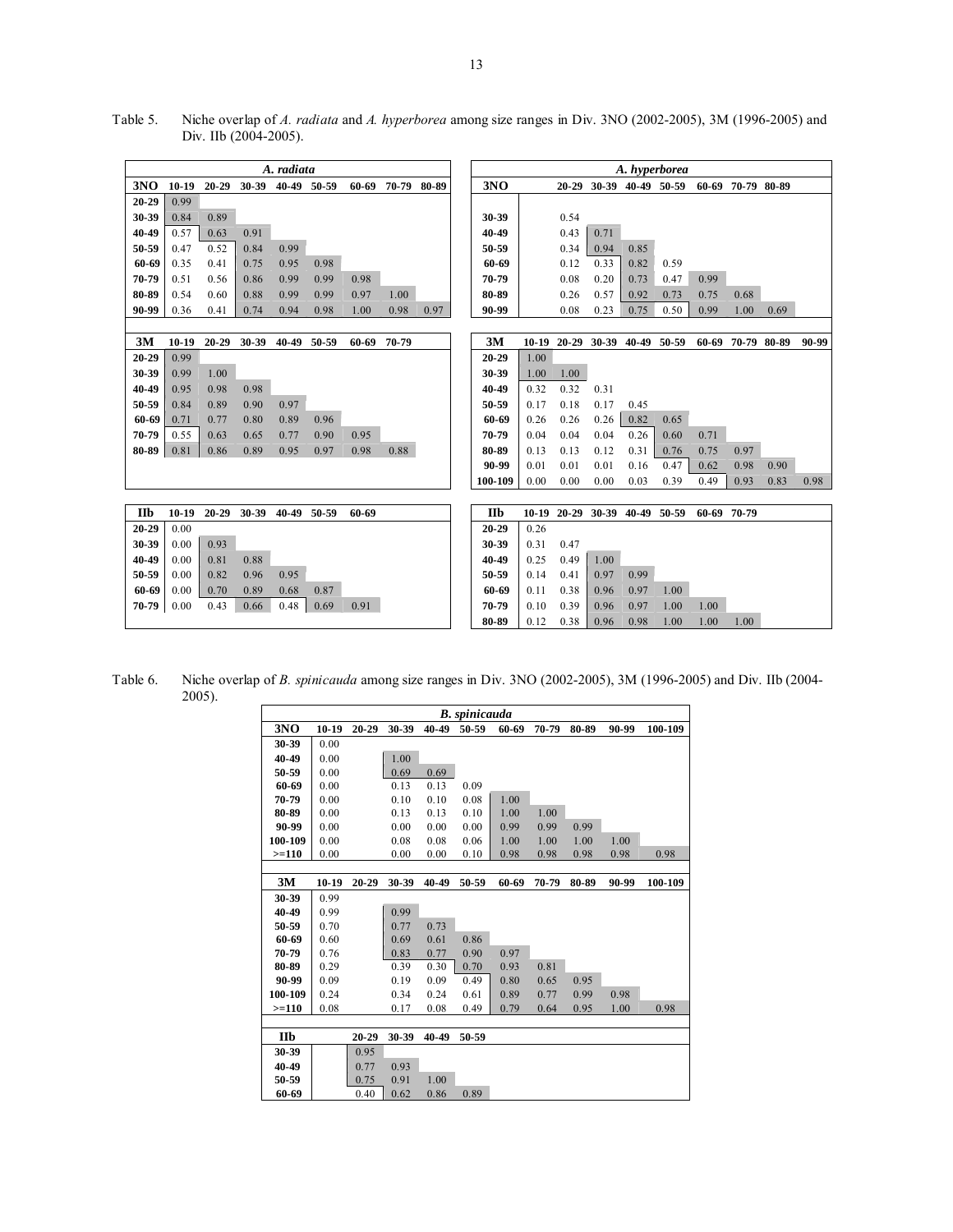Table 7. Niche overlap of *M. senta* and *R. fyllae* among size ranges in Div. 3NO (2002-2005), 3M (1996-2005) and Div. IIb (2004-2005).

|           | R. fyllae |         |           |       |       |  |  |  |  |
|-----------|-----------|---------|-----------|-------|-------|--|--|--|--|
| 3NO       | $0-9$     | $10-19$ | $20 - 29$ | 30-39 | 40-49 |  |  |  |  |
| $10-19$   | 0.97      |         |           |       |       |  |  |  |  |
| $20 - 29$ | 0.99      | 0.99    |           |       |       |  |  |  |  |
| 30-39     | 0.98      | 1.00    | 0.99      |       |       |  |  |  |  |
| 40-49     | 0.96      | 1.00    | 0.99      | 1.00  |       |  |  |  |  |
| 50-59     | 1.00      | 0.97    | 0.99      | 0.98  | 0.96  |  |  |  |  |
|           |           |         |           |       |       |  |  |  |  |
|           |           |         |           |       |       |  |  |  |  |
| 3M        | $0-9$     | $10-19$ | $20 - 29$ | 30-39 | 40-49 |  |  |  |  |
| $20 - 29$ |           | 0.88    |           |       |       |  |  |  |  |
| 30-39     |           | 0.42    | 0.77      |       |       |  |  |  |  |
| 40-49     |           | 0.52    | 0.85      | 0.97  |       |  |  |  |  |
| 50-59     |           | 0.88    | 0.98      | 0.71  | 0.83  |  |  |  |  |
|           |           |         |           |       |       |  |  |  |  |
| IIb       | $0-9$     | $10-19$ | $20 - 29$ | 30-39 | 40-49 |  |  |  |  |
| $20 - 29$ |           | 0.00    |           |       |       |  |  |  |  |
| 30-39     |           | 0.00    | 0.53      |       |       |  |  |  |  |
| 40-49     |           | 0.00    | 0.11      | 0.06  |       |  |  |  |  |
| 50-59     |           | 0.00    | 1.00      | 0.53  | 0.11  |  |  |  |  |

Table 8. Niche overlap among *A. radiata*, *A. hyperborea*, *R. fyllae*, *B. spinicauda* and *M. senta* in each Division (NAFO Div. 3NO 2002-2005, 3M 1996-2005, and ICES Div. IIb 2004-2005).

| 3NO                  | A. radiata | A. hyperborea | <b>B.</b> spinicauda | M. senta |
|----------------------|------------|---------------|----------------------|----------|
| A. hyperborea        | 1.00       |               |                      |          |
| <b>B.</b> spinicauda | 0.85       | 0.85          |                      |          |
| M. senta             | 0.77       | 0.75          | 0.38                 |          |
| R. fyllae            | 0.15       | 0.17          | 0.02                 | 0.18     |
|                      |            |               |                      |          |
| 3M                   | A. radiata | A. hyperborea | <b>B.</b> spinicauda | M. senta |
| A. hyperborea        | 0.66       |               |                      |          |
| <b>B.</b> spinicauda | 0.64       | 0.99          |                      |          |
| M. senta             | 0.80       | 0.23          | 0.23                 |          |
| R. fyllae            | 0.68       | 0.32          | 0.28                 | 0.62     |
|                      |            |               |                      |          |
| IIb                  | A. radiata | A. hyperborea | <b>B.</b> spinicauda |          |
| A. hyperborea        | 0.80       |               |                      |          |
| B. spinicauda        | 0.86       | 0.71          |                      |          |
| R. fyllae            | 0.91       | 0.83          | 0.98                 |          |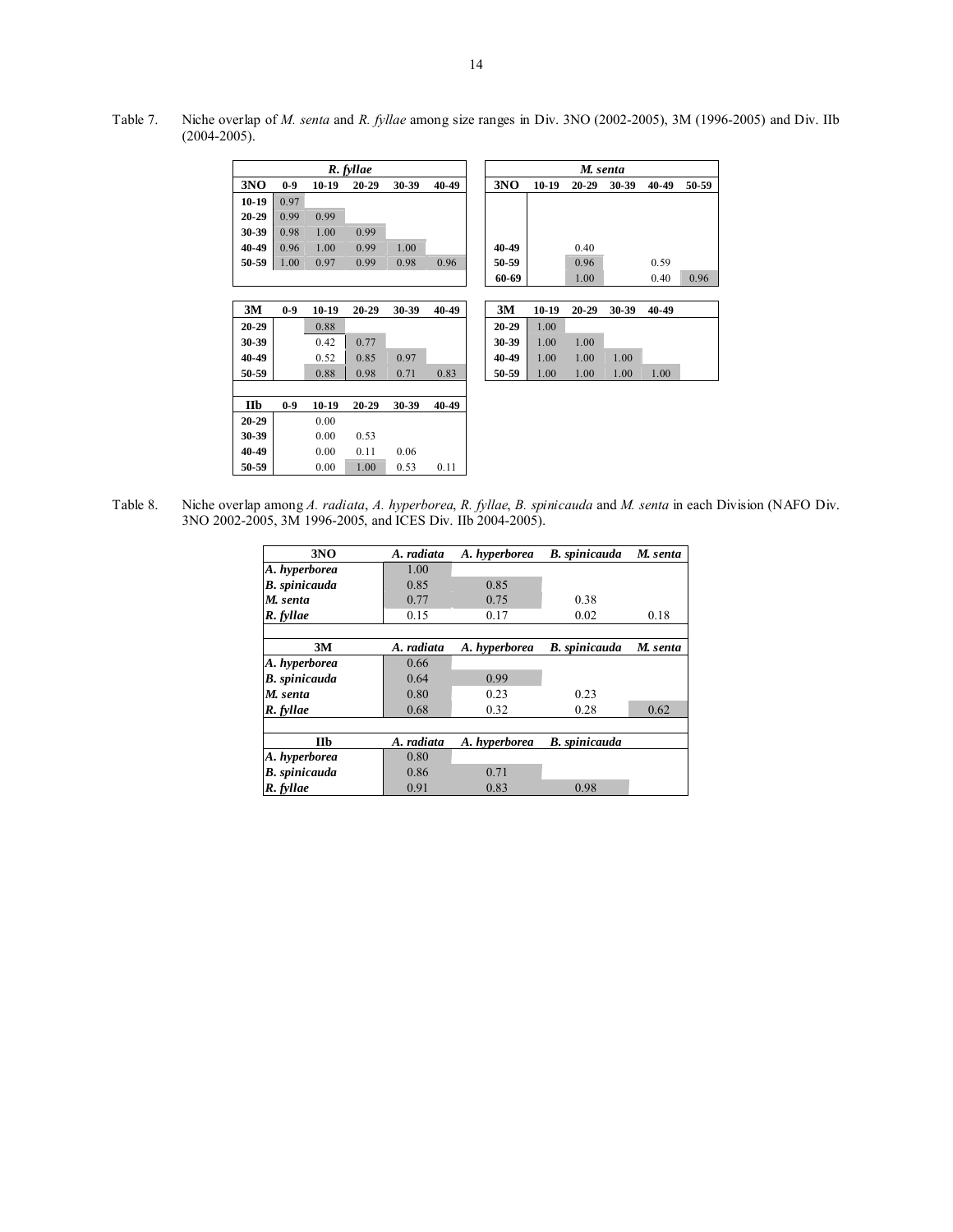|                    |      |            |      |      |               |            | Predator |                      |      |          |      |     |           |            |      | <b>Total</b> |            |
|--------------------|------|------------|------|------|---------------|------------|----------|----------------------|------|----------|------|-----|-----------|------------|------|--------------|------------|
|                    |      | A. radiata |      |      | A. hyperborea |            |          | <b>B.</b> spinicauda |      | M. senta |      |     | R. fyllae |            |      |              |            |
| <b>Prey</b>        | 3NO  | 3M         | IIb  | 3NO  | 3M            | <b>IIb</b> | 3NO      | 3M                   | IIb  | 3NO      | 3M   | 3NO | 3M        | <b>IIb</b> | 3NO  | 3M           | <b>IIb</b> |
| A. denticulatus    | 0.9  |            |      |      |               |            |          |                      |      |          |      |     |           |            | 0.8  |              |            |
| A. lupus           | 0.0  | 1.5        |      |      |               |            |          |                      |      |          |      |     |           |            | 0.0  | 1.0          |            |
| A. minor           |      | 0.1        |      |      |               |            |          | 4.9                  |      |          |      |     |           |            |      | 0.6          |            |
| Anarhichas sp      |      | 1.3        |      |      |               |            |          |                      |      |          |      |     |           |            |      | 0.9          |            |
| G. cynoglossus     | 0.0  |            |      |      |               |            |          |                      |      |          |      |     |           |            | 0.0  |              |            |
| Ch. opilio         | 23.2 | 3.8        |      |      |               |            |          |                      |      | 23.2     |      |     |           |            | 21.6 | 2.7          |            |
| Gadidae            |      |            | 3.2  |      |               | 2.2        |          |                      | 1.4  |          |      |     |           |            |      |              | 2.4        |
| H. platessoides    | 0.6  |            | 0.0  |      |               | 2.2        |          |                      | 2.5  |          |      |     |           |            | 0.6  |              | 1.8        |
| M. aeglefinus      |      |            | 4.3  |      |               | 11.8       |          |                      | 3.4  |          |      |     |           |            |      |              | 10.0       |
| M. berglax         | 0.1  | 0.2        |      | 7.2  | 32.1          |            | 19.7     | 4.5                  |      |          |      |     |           |            | 0.8  | 5.7          |            |
| M. poutassou       |      |            | 7.5  |      |               | 11.0       |          |                      | 0.0  |          |      |     |           |            |      |              | 10.0       |
| P. borealis        | 0.4  | 42.5       | 9.0  |      |               | 0.4        |          | 14.4                 | 5.3  | 3.0      | 56.6 |     | 15.2      |            | 0.4  | 32.5         | 2.3        |
| Pleuronectiformes  | 0.1  |            |      |      |               |            |          |                      |      |          |      |     |           |            | 0.1  |              |            |
| R. hippoglossoides |      | 0.4        | 8.5  |      | 4.9           | 3.2        | 18.5     | 0.7                  | 0.0  |          |      |     |           |            | 0.4  | 1.1          | 4.2        |
| Rajidae            | 0.0  |            |      |      |               |            |          |                      |      |          |      |     |           |            | 0.0  |              |            |
| S. marinus         |      |            | 0.0  |      |               | 0.2        |          |                      | 0.0  |          |      |     |           |            |      |              | 0.2        |
| S. mentella        |      | 1.2        |      |      |               |            |          |                      |      |          |      |     |           |            |      | 0.8          |            |
| Sebastes sp        | 2.9  | 6.9        | 0.0  | 12.5 | 1.2           | 2.5        | 27.5     | 43.0                 | 0.0  |          |      |     |           |            | 3.8  | 10.4         | 1.9        |
| Total              | 28.2 | 57.9       | 32.5 | 19.8 | 38.2          | 33.4       | 65.7     | 67.5                 | 12.7 | 26.2     | 56.6 |     | 15.2      |            | 28.5 | 55.9         | 32.7       |

Table 9. Commercial species prey (%weight) in the stomach contents of *A. radiata*, *A. hyperborea*, *R. fyllae*, *B. spinicauda* and *M. senta* in each Div. (NAFO Div. 3NO 2002-05, 3M 1996-05, and ICES Div. IIb 2004-05).



Fig. 1. NAFO and ICES Areas where the bottom trawl research surveys were carried out.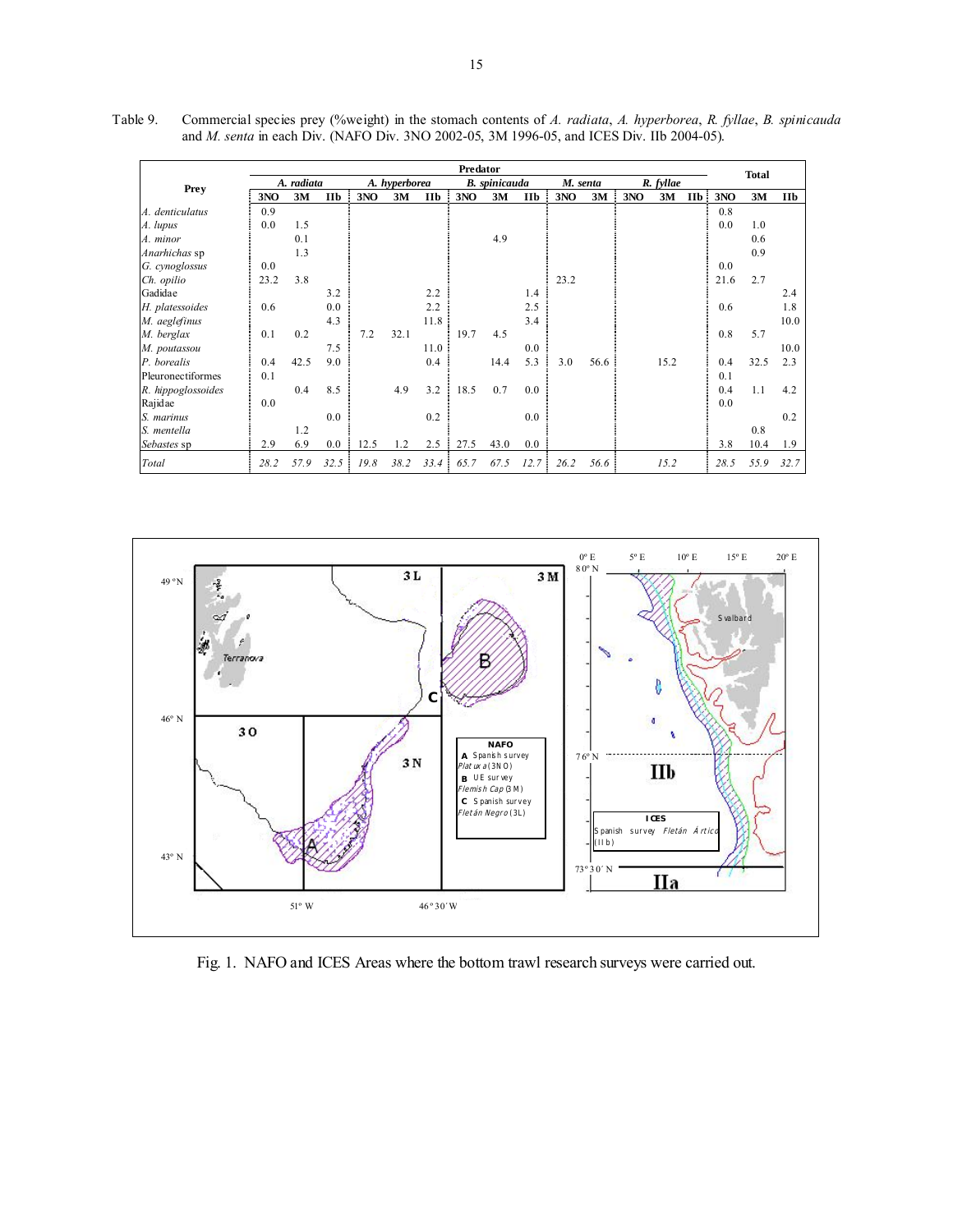

Fig. 2. Depth (m) of samplings of skate species by Division showing median, percentiles, extreme values and outliers (NAFO Div. 3NO in 2002-2005; 3M in 1996-2005; and ICES Div. IIb in 2004-05 with depth range of survey 500-1450 m.



 Fig. 3. Weight (%) of prey groups of *A. radiata* and *A. hyperborea* in Div. 3NO 2004-2005, 3M 1996-2005 and IIb 2004-2005.